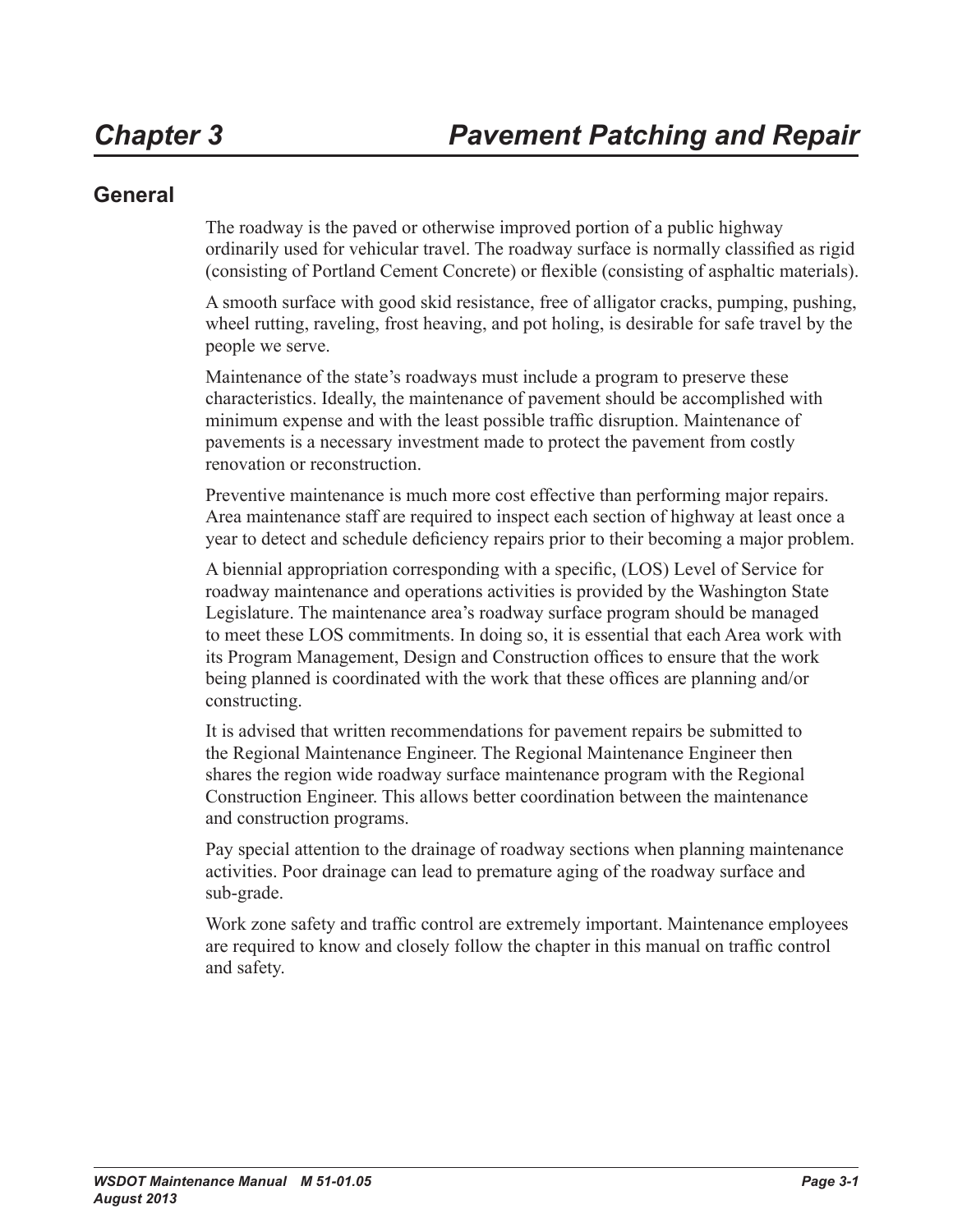### **Maintenance of Flexible Pavements**

Flexible pavements generally are referred to as asphaltic concrete pavement (ACP) or bituminous surface treatment (BST). Flexible pavements develop strength from the tight interlocking of crushed rocks with an asphalt material binding them together. This mixture deflects when loaded by traffic and exerts pressure on the subgrade. Consequently, both the pavement and the subgrade must be in good condition to avoid maintenance problems.

### **Load and Speed Restrictions**

If the subgrade temporarily lacks strength to carry heavy loads due to excess moisture and/or thawing, any class of vehicles can be restricted by weight and/or speed. Maintenance staff must monitor the roadway condition during threatening weather conditions. Take action according to Directive D 54-43 (MR), Emergency Restrictions for Roads, before the subgrade becomes saturated and soft. This will avoid unnecessary stress which can lead to permanent damage.

Restrictions should be no more severe or of longer duration than necessary to protect the roadway. Consider the economic effect to the users. The damage caused by failure to place restrictions on soft roadways can have a severe effect on a maintenance budget and their ability to meet LOS targets.

## **Pavement Deficiencies**

Damage and deterioration of pavements will become apparent in a variety of ways. A number of factors can contribute to the appearance of pavement deficiencies. For example, an overlay with excess asphalt or poorly graded or inadequately fractured paving material may not have adequate particle interlock; thus pushing, rutting, and humps may develop. Poor subgrade drainage, heavy tonnage, and accelerating or decelerating traffic are all potential sources of surface irregularities. Pavement deficiencies are explained in more detail as follows:

### *Rutting*

Rutting is a surface depression within the wheel path and is a result of permanent deformation of the pavement or subgrade. This condition is normally caused by heavy loads on roads lacking sufficient strength to support the loading. In some cases, rutting can also be caused by studded tire use. Wheel ruts, if not repaired, can trap water and cause hydroplaning.

### *Alligator Cracking*

The condition known as alligator cracking is attained when discontinuous longitudinal cracks begin to interconnect to form a series of small polygons that resemble an alligator's skin. This distress is usually caused by poor drainage, poor mix design, or subgrade failure.

Ideally the surface should be treated with a seal coat or overlaid with suitable material before water has an opportunity to penetrate the surface and lead to alligator cracking. If it is neglected and alligator cracks appear, heavy traffic can push the surfacing rock into the wet soil beneath it. This forces mud up through the asphalt surface (pumping)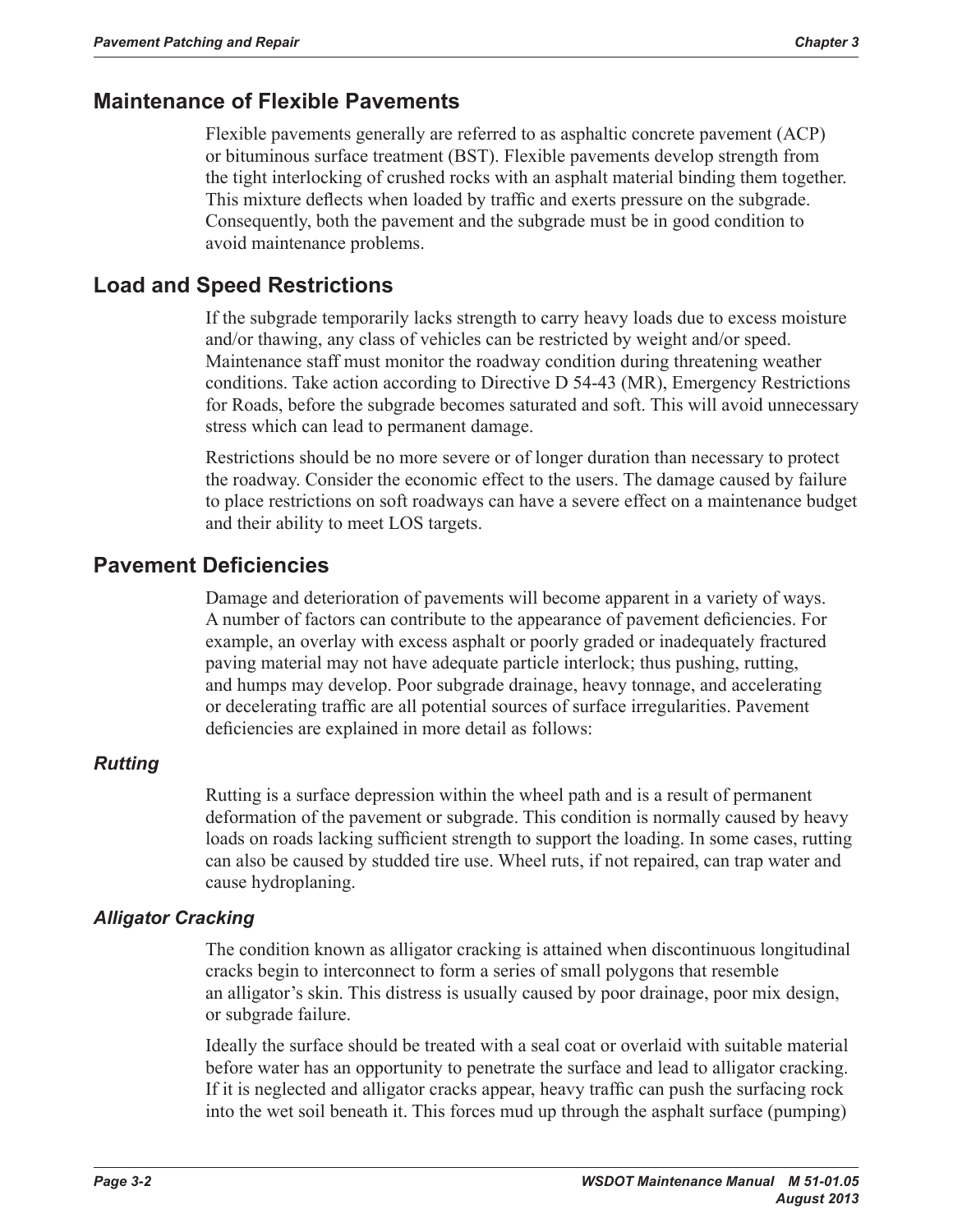causing permanent damage that can not be repaired by a seal or overlay. Spots where severe pumping has occurred will often need to be dug out, and the base rock, surfacing rock, and asphalt replaced.

### *Longitudinal Cracking*

A longitudinal crack follows a course approximately parallel to the centerline. These are typically resultant of natural causes or traffic loading.

### *Transverse Cracking*

Transverse cracks run roughly perpendicular to the roadway centerline. They may be due to surface shrinkage caused by low temperatures, hardening of the asphalt, or cracks in underlying pavement layers such as PCC slabs. They may extend partially or fully across the roadway.

### *Potholes*

Potholes are voids in the roadway surface where pieces of the pavement have become dislodged. Areas in which many potholes occur become suspect for fundamental problems such as inadequate drainage, pavement strength, or base/subgrade problems. Single or infrequent potholes may be the only pavement distress to occur in an area, and beyond the treatment of the individual pothole no other pavement repair work may be required.

The location of potholes which receive a temporary fix should be documented so they are addressed as part of the Area's annual permanent fix program. The number of potholes that appear in the wet or winter seasons is often an indicator of the effectiveness of the permanent fix program.

### *Raveling and Pitting*

Raveling and pitting distresses are characterized by the loss or dislodgment of surface aggregate particles. Oxidized asphalt binder is often the cause of raveling and pitting. It could also be caused by poor compaction, letting the mix get cold when paving, dirty aggregate, not enough asphalt in the mix, overheating the mix during manufacture, or aging.

Routine maintenance repairs are made to raveled or pitted surfaces is made as soon as conditions permit and/or materials are available. The most important consideration in scheduling repair of raveled or pitted areas is to perform the repairs before a more serious condition develops, and prior to the onset of inclement weather.

Open grade pavements that allow water to drain through and out the side don't need to be sealed if they are properly constructed. But, pavement that is raveling must be sealed. Unsealed pavements will continue to ravel and will also age and harden at a much faster rate than normal. This condition may also encourage the loss or stripping of the asphalt within the pavement. Timely sealing can add significantly to the life of the pavement. Open grade pavements should be fog sealed on a schedule recommended by the Region Materials Engineer. Failure to do so can lead to premature failure of the open grade mat and lead to difficult maintenance problems.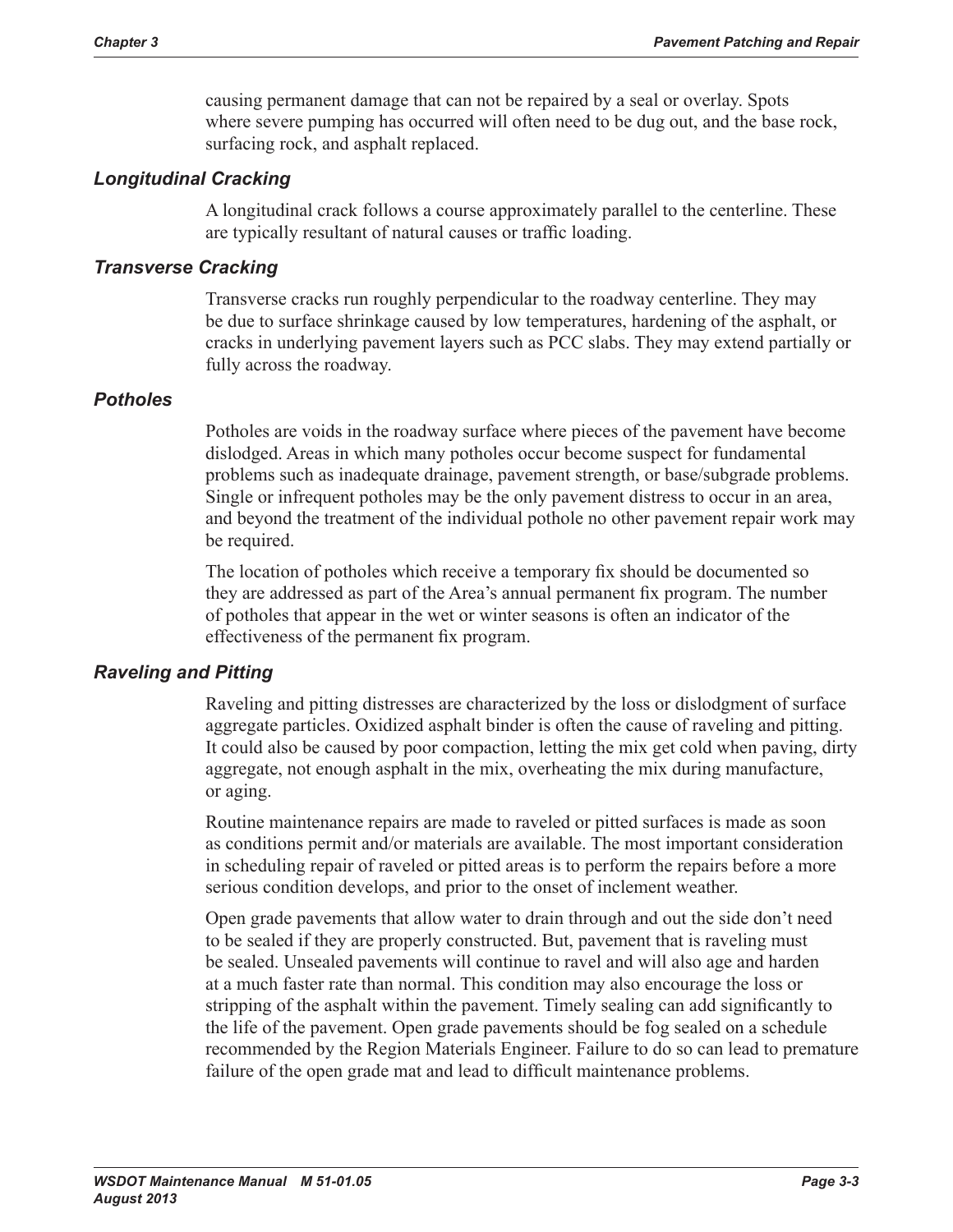### *Flushing*

Flushing (or bleeding) is free asphalt on the surface of the pavement caused by, too many fines in the mix, too few voids, too much asphalt in patches, or a chip seal that has lost its rock. This type of distress often shows as a shiny, glass-like reflective surface. It is inherent to unstable mixes and often results in other roadway surface distresses if not corrected.

Removal and replacement of flushed or bleeding pavement areas is an expensive, but sometimes cost-effective method of repair. Thin overlays of flushed or bleeding areas will frequently have the "fat spot" show through in hot weather and exhibit the same characteristics as in the "before" condition. If repairs are not possible prior to a seasonally wet period, contact the regional traffic engineer to evaluate the need for posting "Slippery When Wet" signs.

### *Sags and Humps*

Sags and humps are localized depressions or elevated areas of the pavement that result from settlement, pavement shoving, displacement due to subgrade swelling, or displacement due to tree roots. The deficiency usually occurs in isolated areas of the roadway surface.

### *Edge Raveling*

Edge raveling occurs when the pavement edge breaks and is most commonly found on those roadways that were constructed without curbs or paved shoulders.

## **Pavement Maintenance Techniques**

### *Patching*

All flexible pavements require patching at some time during their service life. Surface patching should be performed to a standard commensurate with resource availability and the objective of retaining a smooth ride as long as possible. Since patching materials are one of the larger material costs a high quality patch is one of the most cost effective means of utilizing available resources.

There are two principal methods of repairing asphalt pavements:

- 1. Remove and replace the defective pavement and surfacing or base material.
- 2. Cover the defective area with an overlay of a suitable material to renew the surface, seal the defective area, and stabilize the affected pavement.

These repairs can be called 'dig-outs' or 'overlays' according to the method used.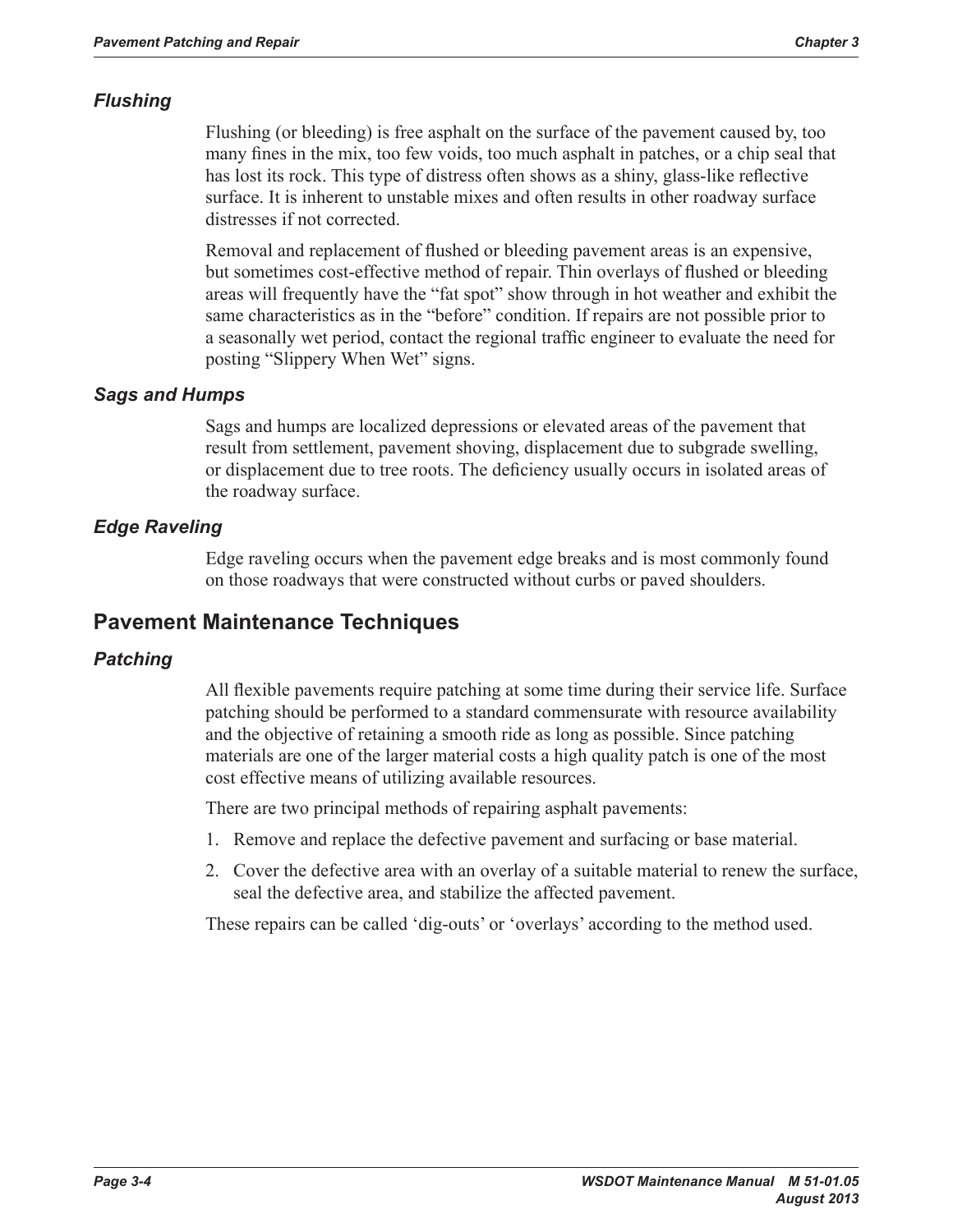## **Patching With Base Repair**

"Dig-out patches" are used for making permanent repairs to the pavement. Defective pavement and unstable surfacing materials are removed down to a stable base. This may mean removal of some of the subgrade material. The excavated area should extend into the good pavement around the defective area by about 12 inches. Cut the edges of the patch area vertically and in straight lines to provide a good line for compaction later. A pavement saw makes a good tool for a fast, neat cut in pavement patching.

After the cut is made and the defective pavement and/or base material is removed, level and compact the base material. This will make an adequate foundation for the new asphalt concrete material. Surfacing materials (gravel base, crushed surfacing) and pavement must always be replaced in depths at least equal to the original design or by additional depth of ACP compacted in lifts of 1 to 3 inches. Apply a tack coat of asphalt to the vertical sides of the hole to assure a good bond and seal between old and new pavements.

For best results in a patch of this nature, back fill the hole with a hot plant-mix material such as Asphalt Concrete Class B. The asphalt should be compacted in lifts of no more than 3 inches thick to obtain optimum patch life. Small patch projects can be compacted with a vibrating plate compactor, while a roller works best on large patches. During hot weather it might be advantageous having some water on hand to help cool the mix between lifts. Standing water should not be allowed on the mix between lifts.

After the intermediate lifts of the patch have been compacted sufficiently, the surface lift can be completed. Take special care to ensure that it is compacted to be even and flush with the surrounding surface, so it provides a good riding surface. Some compaction will occur by traffic as the mix is further kneaded into place. The patch should be cool enough before traffic is allowed on it, so it will not leave marks in the surface. Deeper patches will require more time to cool and must be planned for accordingly.

Potholes and localized failures should be repaired as soon as possible after they are reported. Asphalt pre-mix (cold mix) should be available throughout the year so any potholes that appear can be patched immediately. Fiber reinforced, and other specialized 'winter mix' have been found to be effective in many locations. Many times the use of a propane torch to dry the holes and heat the mix for good compaction is time well spent.

The use of an asphalt 'tack' is highly recommended. A higher success rate is normally achieved when they are squared up and tack is added to the edge of the pothole. If the lack of availability or storage of standard tack is a problem, try using one of the cold pour crack pouring materials. They are available in (5) gallon buckets with a pour spout. Many pothole patching crews use this as standard procedure.

Do not use sand, clay, or other temporary patching material to patch or "pad" potholes or frost boils. On today's roads these methods usually cost more in the long run and often leave unsafe conditions for the traveling public. Asphalt pre-mix is the preferred method, even if it has to be replaced when final repairs are made.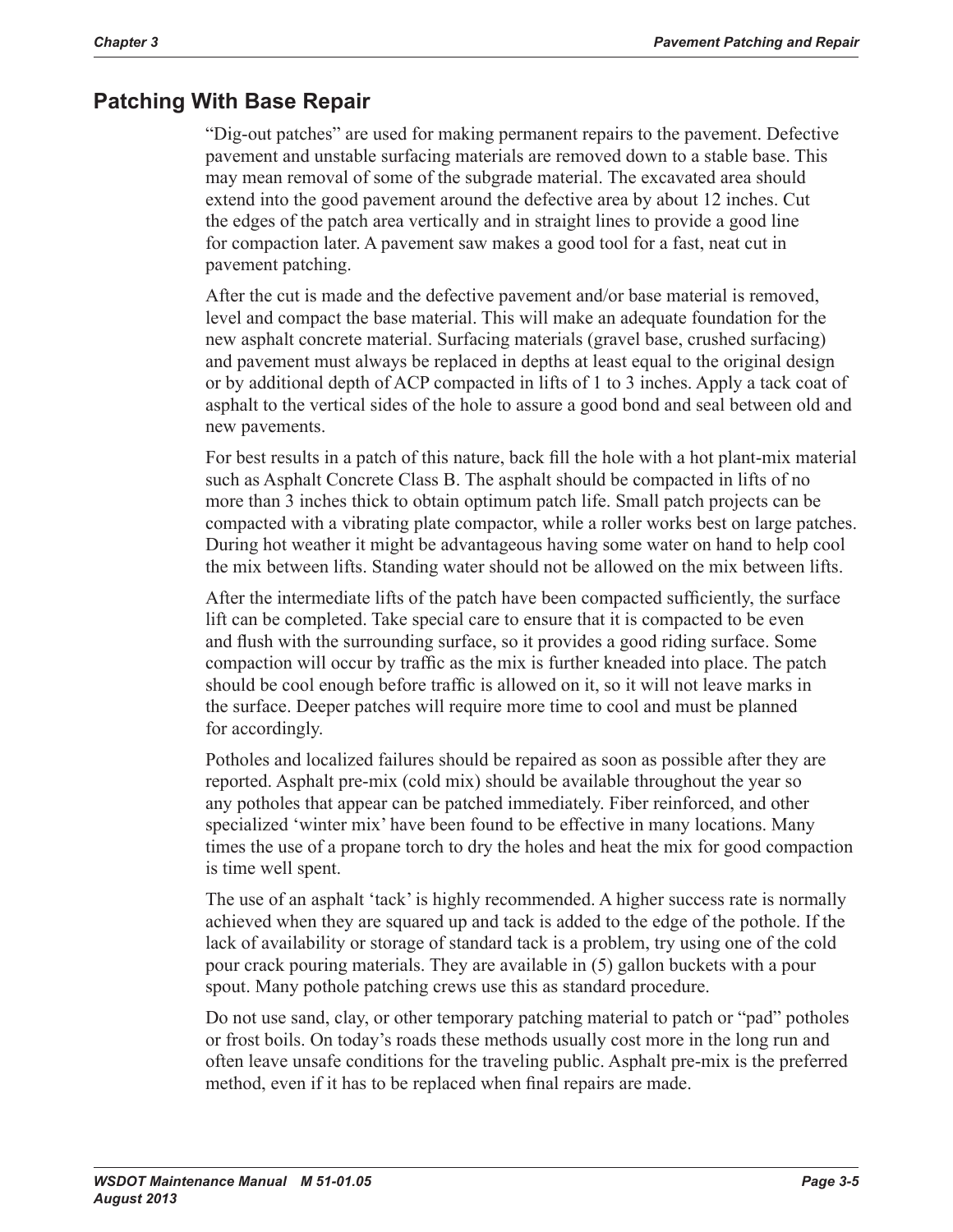For permanent pothole patching proceed as follows:

- Remove the defective material down to a stable base.
- Square off the edge of the hole vertically.
- Dry the hole as much as possible (fiber reinforced mix often does well in wet holes).
- Tack the hole if possible.
- Place and compact the mix.

Compaction is very important in making the repair permanent (heat applied to the mix is very beneficial to good compaction). If traffic is picking the fresh mix out of the hole try dusting the finished patch with some roadside dirt. Spend a little more time patching the pothole the first time. This will often keep you from returning to patch the same hole repeatedly. Permanent repairs are normally made with hot mix if available.

#### *Overlay Patches*

Overlay patches are generally applied when an area is too large to be economically repaired by hand with a small crew. The overlay patch, with hot plant-mix asphalt, also has the advantage of setting quickly. It does, however, commit a considerable investment in labor, equipment, and materials.

Typically, overlay patches are applied in areas of pavement failure or wear problems rather than areas with a base or subgrade problem. Ruts, raveling, pitting, minor cracking, and oxidation are typical failures where overlay can be effective in quickly and permanently restoring the surface. When addressing pavement rutting, mix should be placed in lifts when patching rutted areas in order to get uniform compaction. This method of compaction will help prevent the rut from reflecting into the finished patch. To obtain proper compaction in the wheel ruts, a rubber tired roller should be used. Steel wheel rollers will bridge the rut and very little compaction will occur. After the ruts are filled and if it is decided to overlay the entire lane then a steel wheel roller would be used for compaction.

Application of any overlay patch requires a considerable degree of skill, coordination, and planning. All loose, broken asphalt should be removed and replaced, Any deep ruts, depressions, or humps should be repaired or pre-leveled in advance of the overlay so that the overlay may proceed efficiently. It is necessary to repair these areas prior to the overlay in order to provide an even platform for the new pavement. This is essential to proper compaction and consequently to pavement life. If, for instance, wheel path ruts are overlaid without pre leveling, the ruts will not get the same compaction from rolling that the thinner high spots will. Then traffic wheel loads will eventually compact the deeper new sections, causing ruts to reappear. All areas should be tacked before patching to ensure a good bond and minimize raveling in thin areas. The tack rate should be 0.4 to 1.4 gallon per square yard of applied tack (0.2 to 0.8 residual).

Be careful when repairing the roadway surface in an area of unpaved shoulders. Widening over thin gravel or dirt shoulders will usually lead to cracking and failure. This is because of the lack of sufficient top course material. If there is the need to widen the paved roadway, make sure the shoulder is prepared properly to support the anticipated loading.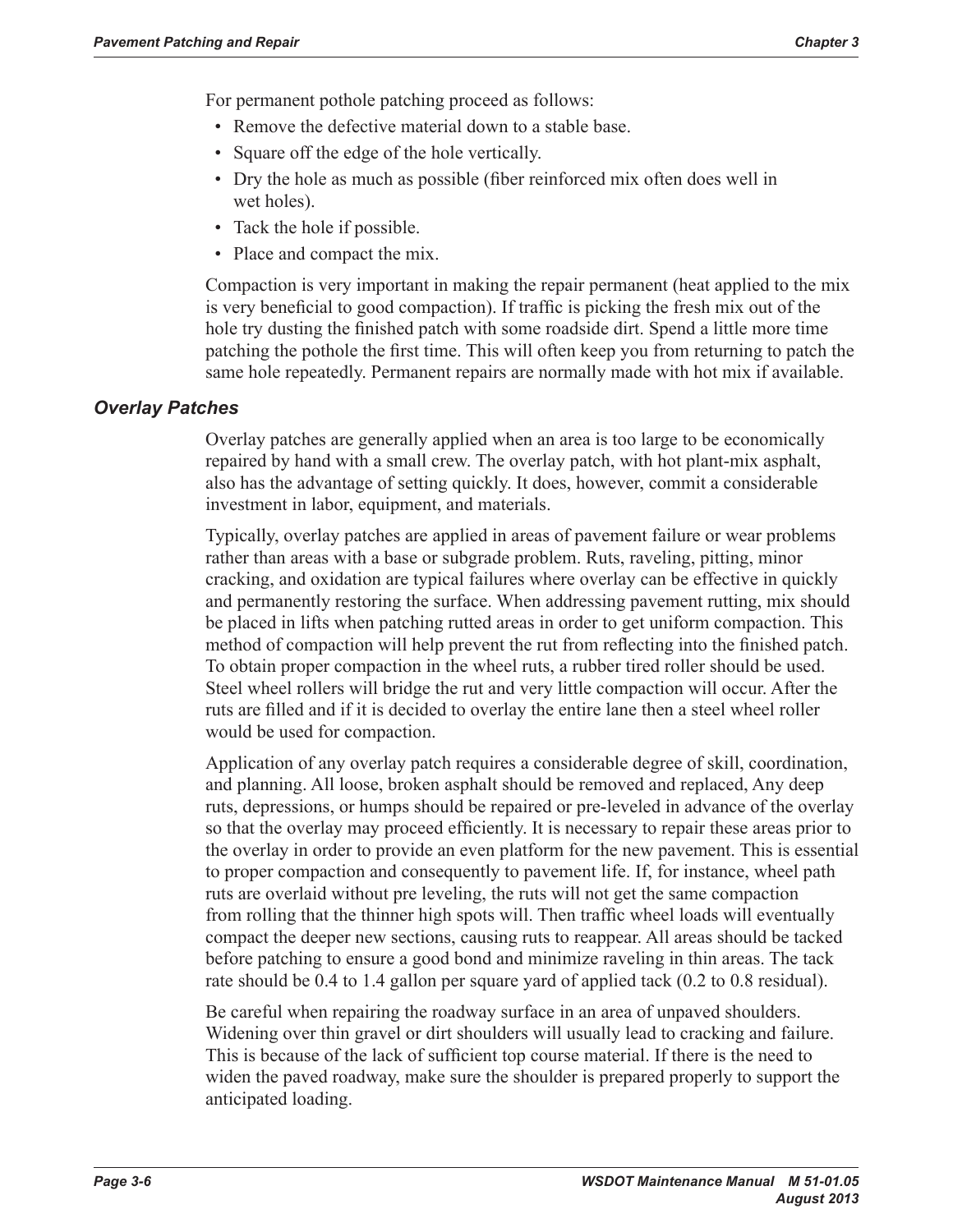### *Spreader Box Patching*

On small paving jobs it is often convenient and economical to use a tow-behind paver, or spreader box. These pavers hook to the rear of the trucks that are hauling the mix. The asphalt is dumped directly in the hopper of the paver which places it on the roadway or base material.

As the towing vehicle moves ahead, the mix is struck off by an adjustable height blade (cutter bar or screed) and is surface-finished by the screed. Starting the paving at full depth requires setting the screed on blocks before filling the hopper. The hopper should be kept uniformly full during paving to ensure an even spread. An even towing speed is necessary to maintain a uniform spread thickness.

Spreader boxes vary greatly in size, operating controls, accessories, and capabilities. Working with them requires skill and experience. Manufacturers and construction equipment dealers can provide assistance in the operation and care of particular models.

Clean-up of equipment and tools after each day's operation is essential to good patches. This is especially true of the spreader box. It must be kept free from the accumulation of cold asphalt. Diesel is generally the most common and effective release agent used for cleaning tools and equipment. However, the diesel-asphalt waste mixture must be captured (i.e. not allowed to spill on the ground) and placed into (55) gallon containers for disposal as a "Dangerous Waste". A "Dangerous Waste" label should be placed on the waste container and the date entered as to when the accumulation began.

Spreader box patching with hot plant-mix material has the advantage of providing a smooth finished surface, when the equipment is properly operated. Several people are required to operate a spreader box efficiently. Careful planning of the patching operation is very important to economical and cost-effective pavement maintenance. The spreader boxes can work well if surface irregularities are pre-leveled with equipment appropriate for the conditions. The entire surface should be tacked, both before pre leveling and before starting the spreader box patch.

Rolling of the hot plant-mix should begin immediately after placement of the mix. If the mix is allowed to cool below 185 degrees before rolling, adequate compaction will not be possible.

### *Grader Patching*

Road graders are a useful pavement patching tool. These graders vary in size, model, and capabilities depending on their intended use.

One efficient way of blade patching is using two graders facing each other. This method is quicker than the single blade method, and can help in getting the patch laid before the mix gets cold. It helps keep coarse mix away from the ends of the patches, making smoother approaches, and helps keep a straighter edge. Also, a two grader operation offers a good opportunity to train inexperienced grader operators.

Hot plant-mix patching with graders is frequently accomplished when it is not practical or economical to use other means. Graders are especially valuable for leveling to eliminate sharp depressions or sags and to lay a leveling course of pavement prior to placing finish courses with asphalt spreader boxes. They are excellent to place a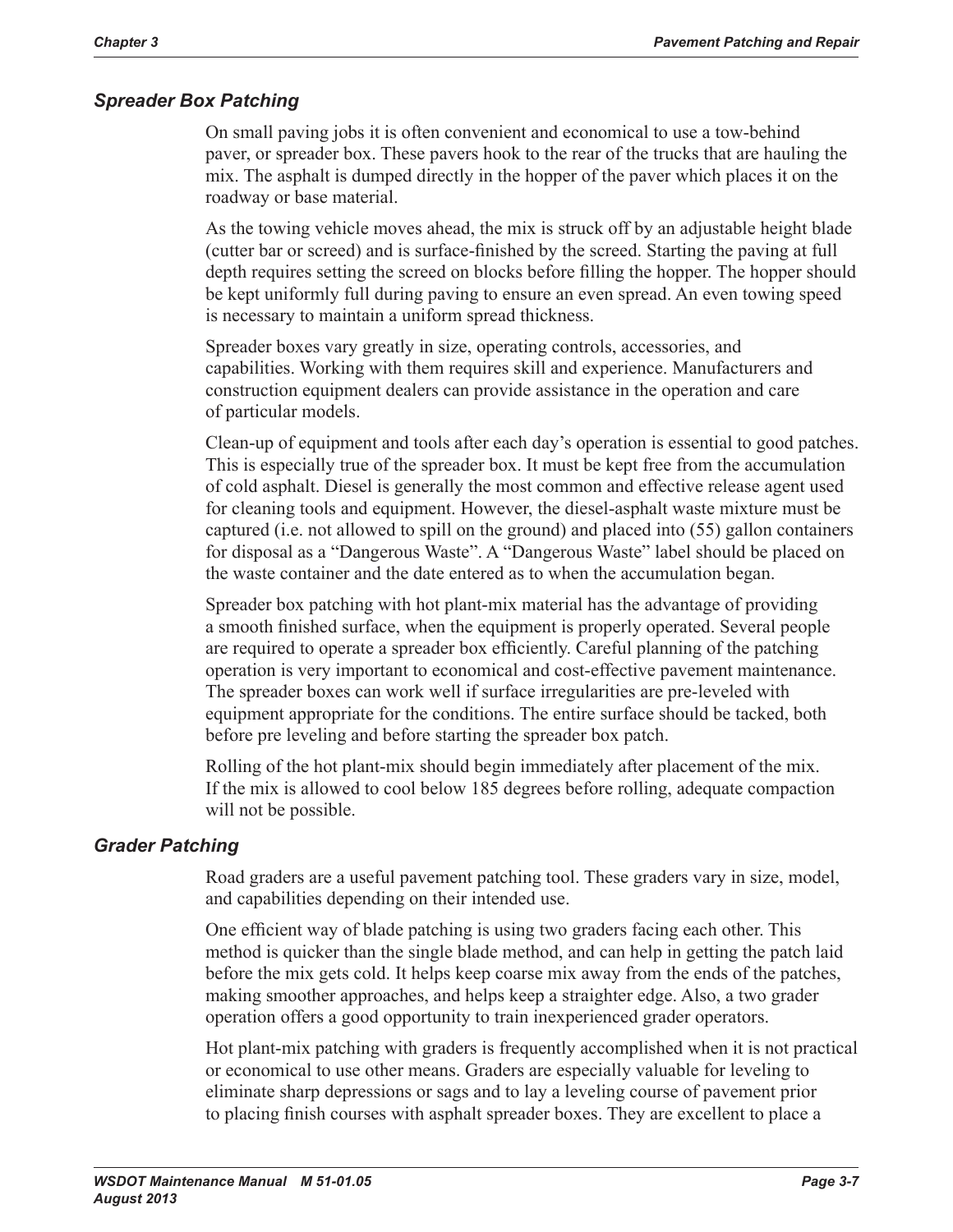leveling course to restore the roadway grade and shape when it cannot be done with a paver or spreader box. All of the area to be blade patched should be tacked. Road graders with a long wheel base and smooth-tread tires are often used for spreading hot plant-mix asphalt in leveling operations. The roller must follow the grader immediately after the mix is spread while it is still hot.

Graders are not efficient at carrying large quantities of material over long distances, so the dumping of asphalt should be carefully controlled for an efficient operation. A dump person should be utilized. Make as few passes as possible with the grader to reduce segregation of the material.

#### *Rolling Hot Mix Patches*

It is always desirable to use the most effective tools for the job at hand, including asphalt work. The use of a finish lute person on the patching crew is highly desirable. The quality and ride of the patch is often much better due to their expertise. If short handed, consider borrowing people from an adjacent section so you can provide a quality product. Since patching is one of the most expensive operations to perform, it is essential to develop work schedules that ensure the following are present: desirable weather conditions, adequate staffing, and proper equipment.

A 10 ton or larger steel-wheeled roller is valuable to an efficient asphalt patching operation. A lighter vibratory roller is a poor substitute, as it can slow the operation considerably. On larger paving projects, one roller may be used to do the breakdown rolling or initial compaction, with another used for the finish rolling.

The patching operation should match the speed of the roller. If the patching crew outpaces the roller, it forces the rolling of mix that is to cold and a poorer quality patch can result. If the operation needs to move faster and the roller can't keep up, use a larger roller or a second roller. Do not compact hot mix asphalt concrete at a temperature below 185 degrees F. Rolling mix that is too cold can cause it to crack. Rolling mix that is too hot can cause pushing. The maximum temperature of mix from the plant is 350 degrees.

Compaction is among the most important phases of the operation. All asphalt concrete patches, small or large, must be compacted to consolidate the material. The properly compacted asphalt patch will be tough and dense and will stand up to the wear of traffic and weather much better than if compaction is inadequate. However you compact the mix, do it well; it is very important.

Rolling for compaction should begin as soon as the paving material is laid. The initial rolling or "breakdown" gives the highest percentage of compaction of any rolling phase. Consequently, it also offers the most potential for material displacement at the edges. It is important to make the initial breakdown pass at least 4 inches away from the edges of the mat. A subsequent pass will level this edge.

Avoid stopping the roller or reversing direction on the hot mat. Do not turn on the mat while moving. This can affect the ride of the patch.

Intermediate rolling further compacts and seals the surface. Finish rolling removes any roller marks and other blemishes left by prior rolling.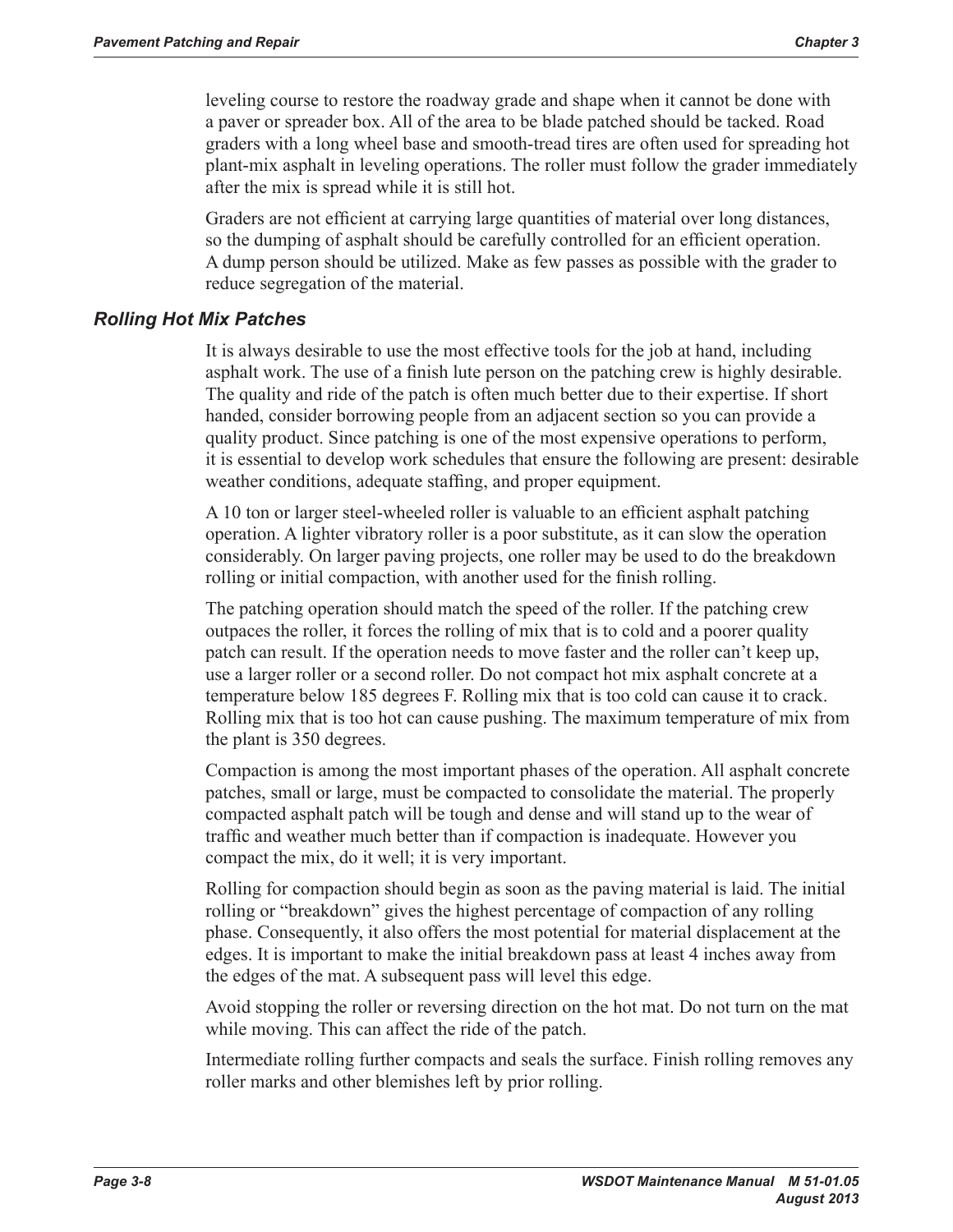Various roller types are used in asphalt compaction. Steel-wheeled, vibratory, and pneumatic tired are the types most commonly available. Steel wheeled and vibratory rollers are used for all three phases of asphalt rolling. Vibratory rollers should not be operated on thin lifts and so are not generally used in maintenance patching operations. Rubber-tired rollers are not normally used in maintenance operations.

All rollers used in asphalt paving or patching operations should be:

- In good operating condition.
- Used according to the manufacturer's recommendations.
- Capable of reversing direction without backlash.
- Able to operate at speeds low enough to avoid displacement of the hot asphalt.

Do not use rollers producing pickup, washboard, uneven compaction, or otherwise undesirable effects. Vibratory rollers under vibration should not exceed (3) mph. Steelwheeled rollers should be limited to (4) mph and pneumatic tired rollers to (5) mph maximum. The drive wheel of the roller should always be pulling the roller to prevent displacement and pushing of the material. This is particularly important on steeper grades and in breakdown rolling passes.

## **Effects of Traffic on a Patching Operation**

Timing is critical while doing hot asphalt mix patching. Cold asphalt mix yields inferior patches. Flaggers must avoid delaying asphalt trucks and paving equipment while hot mix patching. Don't let traffic drive on any unrolled mix. A finished patch should be cool enough to hold your hand on before traffic is allowed to drive normal speeds on it. A pilot car offers a big advantage for multiple patches over an extended section of roadway. The use of a third flagger to keep traffic off the unfinished mix and away from the equipment is desirable. Traffic striping that is blacked out or covered should be remarked the same day for safety reasons.

## **Crack Sealing (or Pouring)**

There are significant costs involved in filling cracks, both for materials and labor, the supervisor needs to be aware of the nature, extent, and severity of the cracking problem and also of the next scheduled contract for resurfacing. Filling cracks in an area scheduled for immediate reconstruction or resurfacing by contract is not recommended unless it is a part of the overall project. Minor repair and crack sealing is often part of the contractor's responsibility. However, sealing minor cracking may extend the useful pavement life for several years when an overlay project is not scheduled.

Generally, alligatoring or more general cracking can be repaired most cheaply by chip seals. Serious cracking and settlement of the pavement may indicate the need for excavation to repair the subgrade before patching can be successful.

The main purpose of crack pouring is to prevent water from entering the subgrade and causing damage. There are two widely used types of crack pouring material in highway maintenance, hot pour and cold pour. The two types use different techniques and equipment. The purpose of the two is the same, to minimize water entry and resulting damage.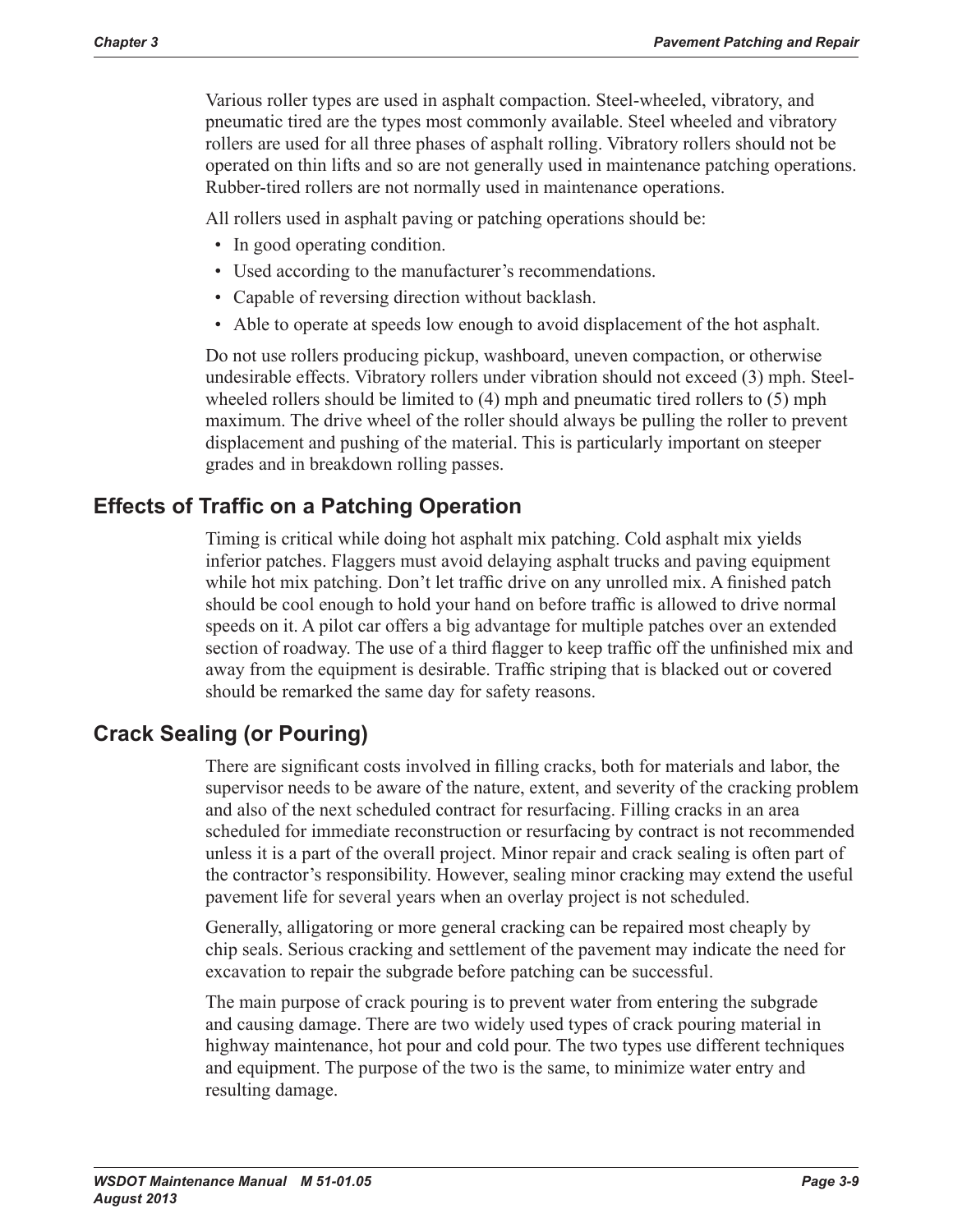Over-poured cracks can be a safety hazard to motorcycles. Overband (over-poured) crack pouring, especially on longitudinal cracks, can cause loss of control for motorcycles. The problem is compounded on curves or when the surface is wet. Cracks that are not over filled do not seem to cause a problem. Areas that have excessive crack pouring material from past practices should be addressed.

### *Hot Pour Method*

This method utilizes blocks of crack pour material heated in specialized crack pouring machines. The most common type in maintenance are trailer mounted, oil jacketed units. This method is often used by contractors and maintenance crack sealing distressed areas that are not going to be removed and repaired prior to an overlay. It is a common method of sealing the joint between the edge of a PCC road surface and the asphalt shoulder. It works well for large volume work involving large cracks. Often the cracks are routed out first. If not, they should be cleaned and dried with compressed air prior to pouring. Filling cracks with this method requires a large crew and specialized equipment.

Safety is a big concern in a hot crack pour operation. This material is extremely hot and can cause severe burns when loading the machine or applying the material.

### *Cold Pour Method*

This method utilizes cold applied liquid material and does not require specialized equipment. This type of material is available in 5- to 50-gallon containers. It can be sanded lightly after application and opened to traffic. One person can apply it using the spout on the 5-gallon bucket it comes in.

Experience has shown that for maintenance purposes cold pour seems to prevent water entry into the subgrade as well as hot pour material. It also resists build up on bumps better than the hot material does.

Cold pour is excellent as tack for small asphalt patches and pothole repairs. It greatly simplifies the problems of tack storage, transporting, and application. A sealed five gallon bucket can be carried easily by a pothole patching crew.

This material works well for hand pouring the cracks around an isolated bridge drain or catch basin if a piece of foam 'backer rod' is poked down into the crack before pouring to serve as a bottom for the material. It can also be poured against rubber expansion joints without melting the rubber joint.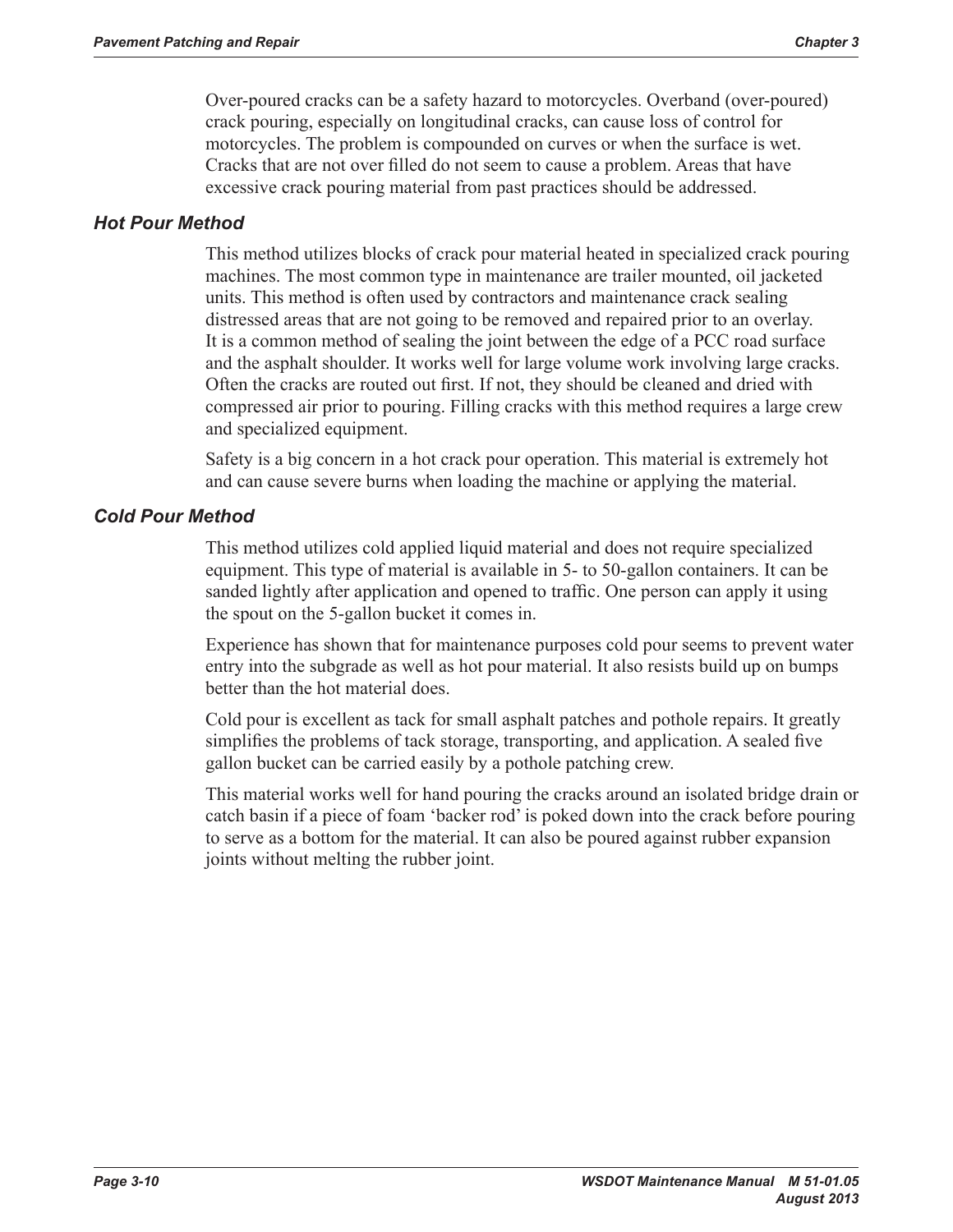## **Maintenance of Rigid Pavements**

Rigid pavements are generally referred to as Portland Cement Concrete Pavement (PCC). PCC pavements should be patched with Portland Cement Concrete or one of the WSDOT approved patching materials. Prepare and apply patching materials according to the manufacturer instructions. If recommended by the patching material manufacturer, use a bonding agent.

The PCC surface to be repaired should have all loose material removed down to solid material or to full depth if necessary. A jackhammer or similar equipment may be necessary to remove some of the material in the area to be patched. The area to be repaired needs to be squared by concrete sawing, then sand blasted, cleaned and dried.

Delamination occurs when a thin layer of surface concrete has lost bond with the underlying concrete. The area around the patch should be checked for delamination. Tapping on the surface with a hammer and listening for a hollow sound is one way to find the delaminated areas.

If reinforcing steel is encountered, remove or neutralize all rust. Coat exposed reinforcing steel with a WSDOT approved product to prevent rust from reoccurring. Then proceed with patching the area.

Traffic should be kept off the new patch as specified by the manufacturer, until it gains sufficient strength to support traffic.

## **Portland Cement Concrete Pavement Crack Pouring**

Joints in Portland Cement Concrete Pavements (PCC) compensate for thermal movements of the pavement and provide load transfers between slabs. Properly sealed joints in concrete pavements prevent water from entering into and weakening the underlying base and subgrade materials. Properly sealed joints also prevent incompressible materials such as dirt and gravel from penetrating into joints, which then restricts thermal joint movements. Materials that restrict the natural expansion of the pavement joints can cause diagonal slab cracking, slab blowups, or tipping and spalling.

PCC joints and cracks should be checked before the wet season to make sure they are sealed to prevent entry of damaging water.

Even fine cracks in steel reinforced slabs can be serious. They can allow water or chlorides to reach the steel causing corrosion and serious damage.

PCC crack pouring is most effective when the pavement is cold and has contracted and opened the cracks. Don't pour cracks when the pavement temperature is below 45 degrees. Always use WSDOT approved crack sealant material.

Cracks must be routed out before pouring. If not, they should be cleaned and dried with compressed air prior to pouring. Foam backer rod can be used in larger cracks to keep the sealant in the top 1 inch of the crack.

Safety is a big concern in a hot pour operation. This material is extremely hot and can cause severe burns when loading the machine or applying the material.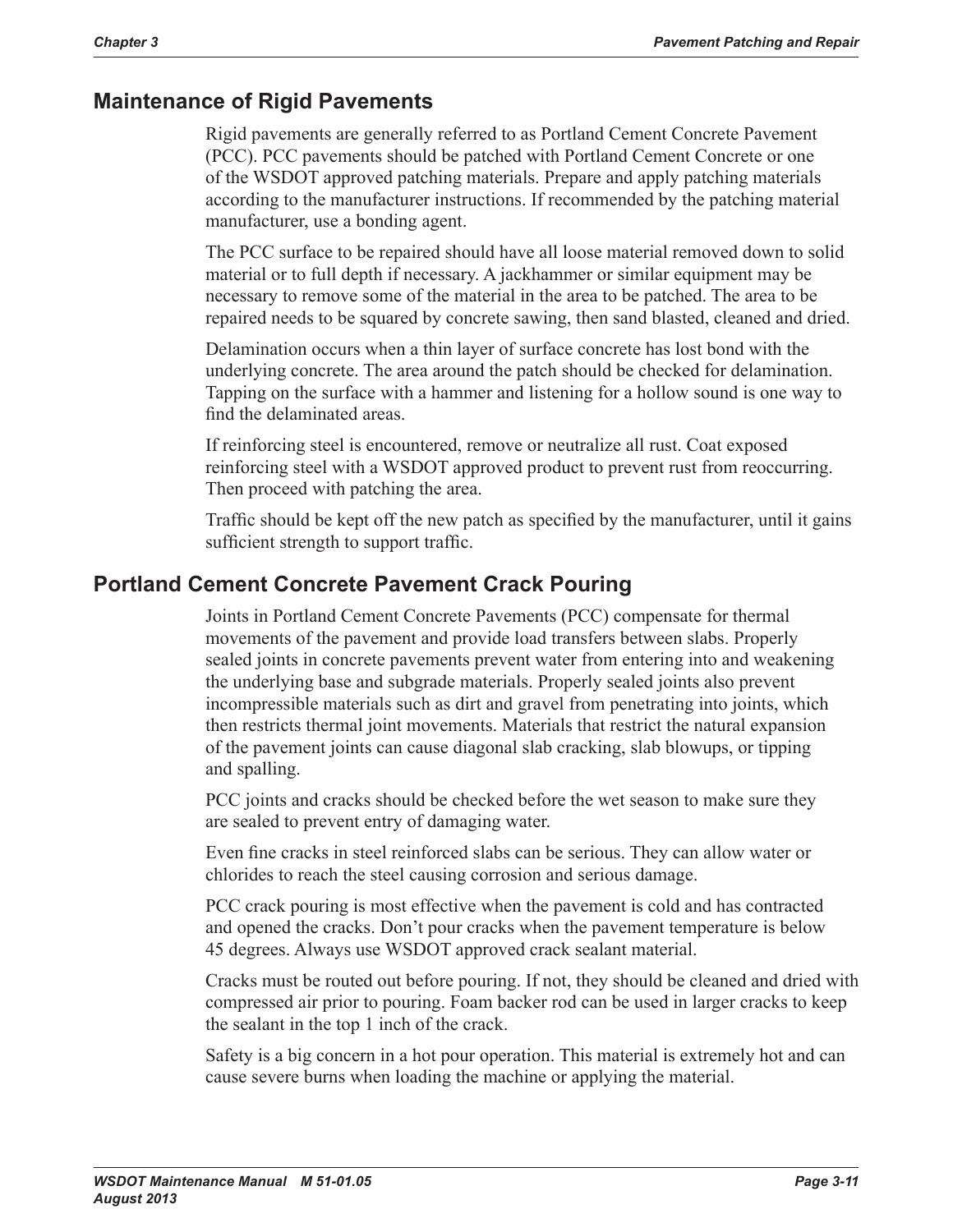| <b>Asphalt Concrete Paving Quantities (Tons/100 lin ft)</b> |                                 |      |      |      |      |      |  |  |
|-------------------------------------------------------------|---------------------------------|------|------|------|------|------|--|--|
|                                                             | <b>Depth of Mix (Compacted)</b> |      |      |      |      |      |  |  |
| Width (ft)                                                  | 1"                              | 2"   | 3"   | 4"   | 5"   | 6"   |  |  |
| $\overline{2}$                                              | 1.2                             | 2.4  | 3.6  | 4.8  | 6.0  | 7.6  |  |  |
| $\overline{4}$                                              | 2.5                             | 5.0  | 7.5  | 10.0 | 15.0 | 15.2 |  |  |
| $6\phantom{1}6$                                             | 3.8                             | 7.6  | 11.4 | 15.2 | 19.0 | 22.8 |  |  |
| 8                                                           | 5.0                             | 10.1 | 15.0 | 20.0 | 25.0 | 30.4 |  |  |
| 10                                                          | 6.3                             | 12.6 | 18.9 | 25.2 | 31.5 | 38.0 |  |  |
| 11                                                          | 7.0                             | 14.0 | 21.0 | 28.0 | 35.0 | 42.0 |  |  |
| 12                                                          | 7.6                             | 15.2 | 22.8 | 30.4 | 38.0 | 45.6 |  |  |
| 16                                                          | 10.1                            | 20.2 | 30.4 | 40.6 | 50.7 | 60.8 |  |  |
| 18                                                          | 11.4                            | 22.8 | 34.2 | 45.6 | 57.0 | 68.4 |  |  |
| 20                                                          | 12.4                            | 25.2 | 37.2 | 49.6 | 62.0 | 76.0 |  |  |
| 22                                                          | 14.0                            | 28.0 | 41.8 | 56.0 | 70.0 | 83.7 |  |  |
| 24                                                          | 15.2                            | 30.4 | 45.7 | 60.8 | 76.0 | 91.3 |  |  |

|                                 |                     | <b>Mix Quantities in Patches</b>                                                            |
|---------------------------------|---------------------|---------------------------------------------------------------------------------------------|
| <b>Mix Class</b>                |                     | <b>Size</b>                                                                                 |
| Class A                         | $\frac{5}{8}$ "-0"  | Higher grade mix, more fractured rock, has good strength                                    |
| Class B                         | $\frac{5}{8}$ "-0"  | Standard mix in many areas                                                                  |
| Class D                         | $\frac{3}{8}$ "-0"  | Open grade mix, used in thin overlays, can ravel bad as it ages                             |
| Class E                         | $1\frac{1}{4}$ "-0" | Coarse mix                                                                                  |
| Class F                         | $\frac{5}{8}$ "-0"  | Lower grade mix, less fracture, more round rock, contains more<br>fines & has less strength |
| Class G                         | $\frac{3}{8}$ "-0"  | Fine mix, good for wheel ruts & skin patches                                                |
| <b>Asphalt Treated Base Mix</b> | $2"$ -0"            | Specs allow down to $\frac{1}{2}$ " maximum size rock                                       |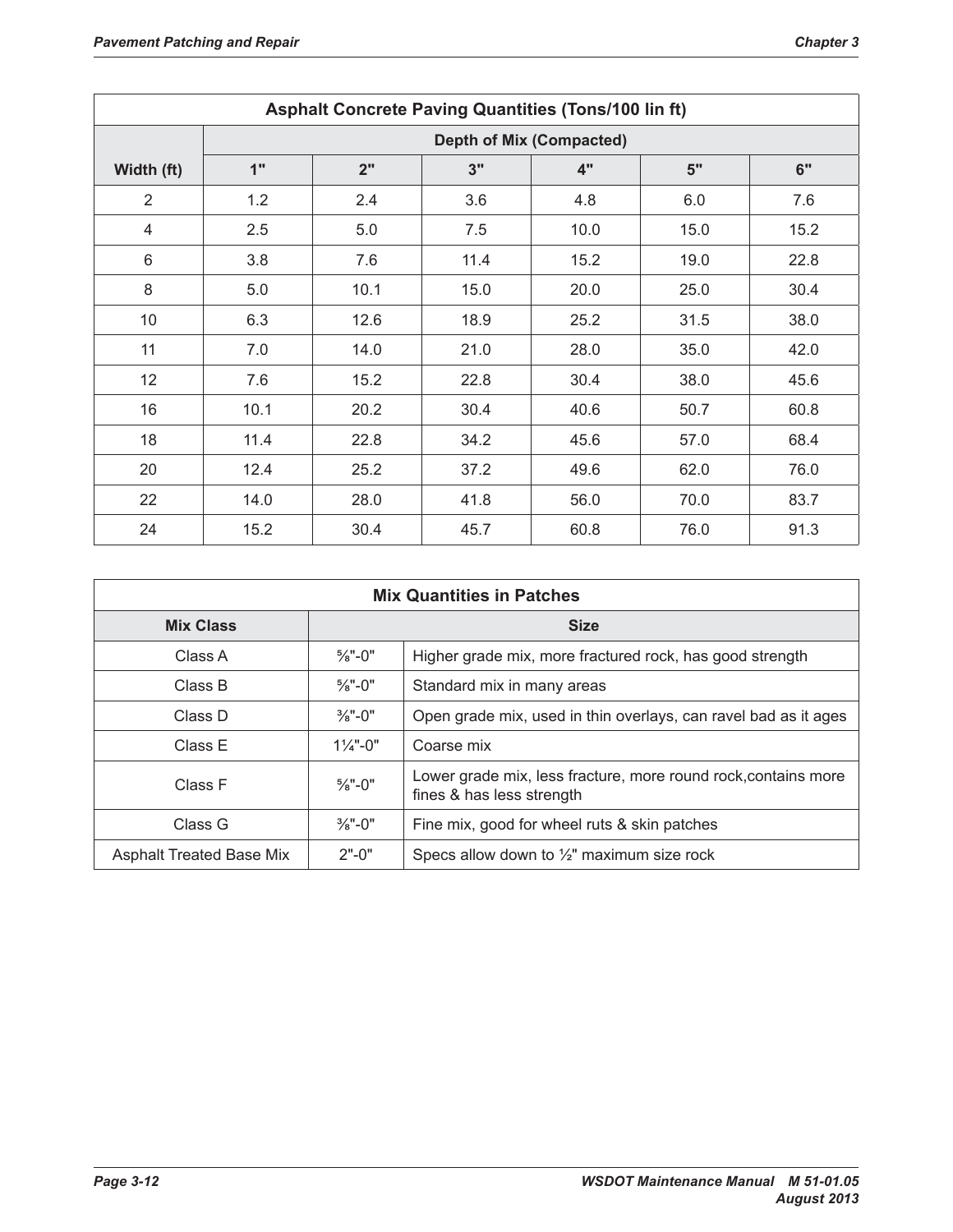# **Classes of Asphalt Concrete Pavement (ACP)**

Sources for Additional Pavement Maintenance Information

#### **Asphalt Institute Publications**

- MS-4 The Asphalt Handbook
- MS-5 Introduction to Asphalt
- MS-8 Asphalt Paving Manual
- MS-14 Asphalt cold-Mix Manual
- MS-15 Drainage of Asphalt Pavement Structures
- MS-16 Asphalt in Pavement Maintenance
- MS-17 Asphalt Overlays for Highway and Street Rehabilitation
- MS-19 Basic Asphalt Emulsion Manual

### **WSDOT Publications**

*Standard Specifications for Road, Bridge, and Municipal Construction* M 41-10 *Construction Manual* M 41-01 *Design Manual* M 22-01

## **Asphalt Emulsion Surface Treatment**

Preventive maintenance programs started early in life of a pavement (1-3 years) provide the protection needed to greatly improve service life. For aged pavements, surface treatments can delay the costs of major reconstruction. Asphalt emulsion surface treatments are excellent for preventing the development of early pavement damage or distress. The surface treatment seals the pavement, retards the aging process and prevents the old pavement from further hardening. One method of sealing minor cracks and providing a renewed roadway surface is called Bituminous Surface Treatment (BST). BST is used to seal small cracks, repair a dry raveling surface and provide a skid resistant surface.

### *Fog Seals*

In instances of a pavement with very minor raveling, a fog seal may adequately seal the pavement and prevent further raveling. Fog Seals are very light applications of diluted, quick breaking asphalt emulsions. Some of the asphalt materials used for fog seals are: CSS-1 and STE-1 which are cationic (positively charged) emulsions, while HFE-100S-50% diluted is an Anionic (negatively charged) emulsion. These products may require cover material (1/4 - 0) depending on the surface and application rate. The decision whether to use a cationic or anionic formulation should be based on knowledge of the charge of the existing materials used as part of the pavement. Understand that like charged materials repel each other and opposites attract. We want the materials to attract each other and make a tight bond. The Region or the Headquarters Materials Lab can assist in the determination.

Asphalt emulsions used for fog seals are usually diluted 50% with water or other types of cut-backs as prescribed by the manufacturer. The Fog Seals are applied at the rate of 0.1 to 0.2 gallons (of diluted material) per square yard, depending on the texture and porosity of the old pavement. The application rate will be determined by the amount of emulsion the old pavement surface can absorb without becoming slippery. Traffic control may be required for up to two hours, depending on location and volume of traffic.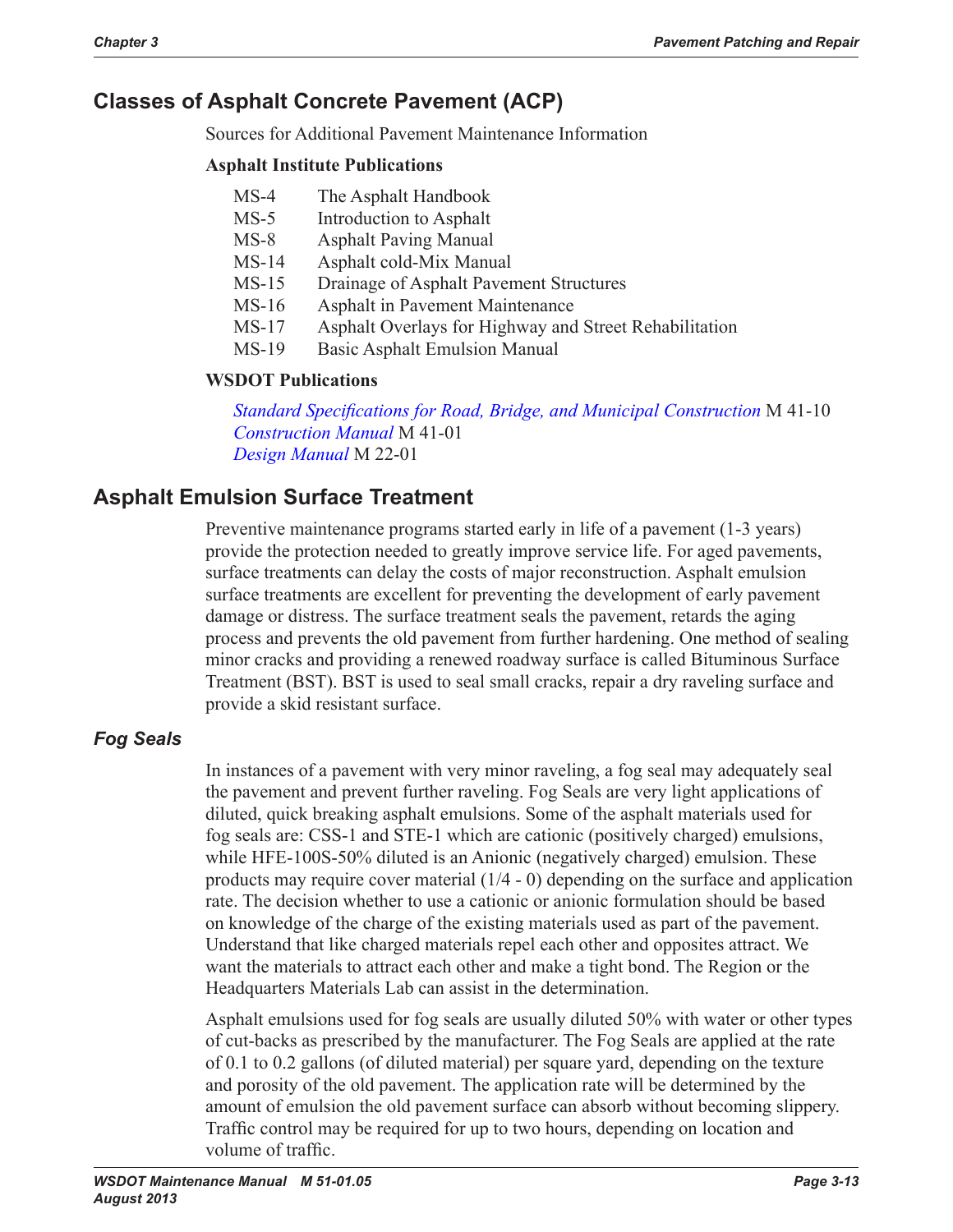### *Sand Seal*

Where more raveling has occurred, a sand seal may be needed to adequately seal the surface and provide a quality surface. A sand seal is an application of liquid or emulsified asphalt covered with fine aggregate. It is used to seal against air and water infiltration, or improve skid resistance. Applications are 0.1 to 0.2 gallons of CRS-2 or CMS-2 per square yard covered with ten pounds of 3/8 minus aggregate. Some regions have found  $\frac{1}{4}$  minus to be better suited for sand seals.

### *Aggregate (Chip) Seal*

If the raveling becomes more advanced, an aggregate or chip seal may be needed. In cases where raveling is allowed to progress to the point where the ride is affected, a thin overlay, or pre-leveling followed by a chip seal, might be needed. An aggregate seal is a single spray application, usually of a liquid or emulsified asphalt. Immediately following is a single layer of aggregate of as uniform a gradation (size) as practicable. This type of seal reduces the infiltration of air and water into the mat and may be used to improve skid resistance of slippery pavements.

Chip seals are useful and can be applied in many different ways: Full lane width, partial lane width, short longitudinal sections or for long sections.

A typical example of a BST uses application rates for CRS-2 or HFE-100S at .40 to .60 gallons/per square yard with 30 to 40 pounds of 5/8 - 1/4 Crushed Cover Stone per square yard. Look in the Standard Specification Manual, section 5-02, 9-02, and 9-03.4 for additional information on Bituminous Surface Treatment and materials.

## **Pavement Conditions for a Successful Project**

Prior to sealing thoroughly, examine the roadway surface. Then decide what kind of repair is needed. A chip seal does not add to the structural integrity of pavement. Therefore, the existing pavement must be structurally sound in order to obtain a long performance life. Existing pavements may have to be repaired; patched, crack sealed and then allowed to cure before a chip seal can be applied. Always clean the existing roadway surface before starting the chip seal process.

Since chip seals follow the original profile of the pavement, they do not correct surface irregularities. Chip seals cannot be used on pavements with more than 3/8" to 9/16" of rutting. Aggregates in the ruts can not be fully compacted. Cleaning loose aggregate from the rut with a power broom will dislodge the aggregate from the non-rutted area. If the surface has light-to-moderate bleeding, the binder application rate should be reduced. Don't use a chip seal on pavements with a high severity of bleeding.

## **Material Selection**

### *Asphalts and Emulsions*

The two general types of asphalt for seal coating are liquid asphalt and emulsified asphalt. Liquid asphalts are graded by viscosity. SC-Slow Cure-70, MC-Medium Cure-70, RC-Rapid Cure-70, have the lowest viscosity. SC, MC, RC 3000 have the highest viscosity. Liquid asphalts are also graded by the type of solvent used to thin them: SC with light oil, MC with kerosene, and RC with naphtha cutback. MC 3000, RC 3000, or RC 800 are the liquid asphalts used for chip sealing. Emulsified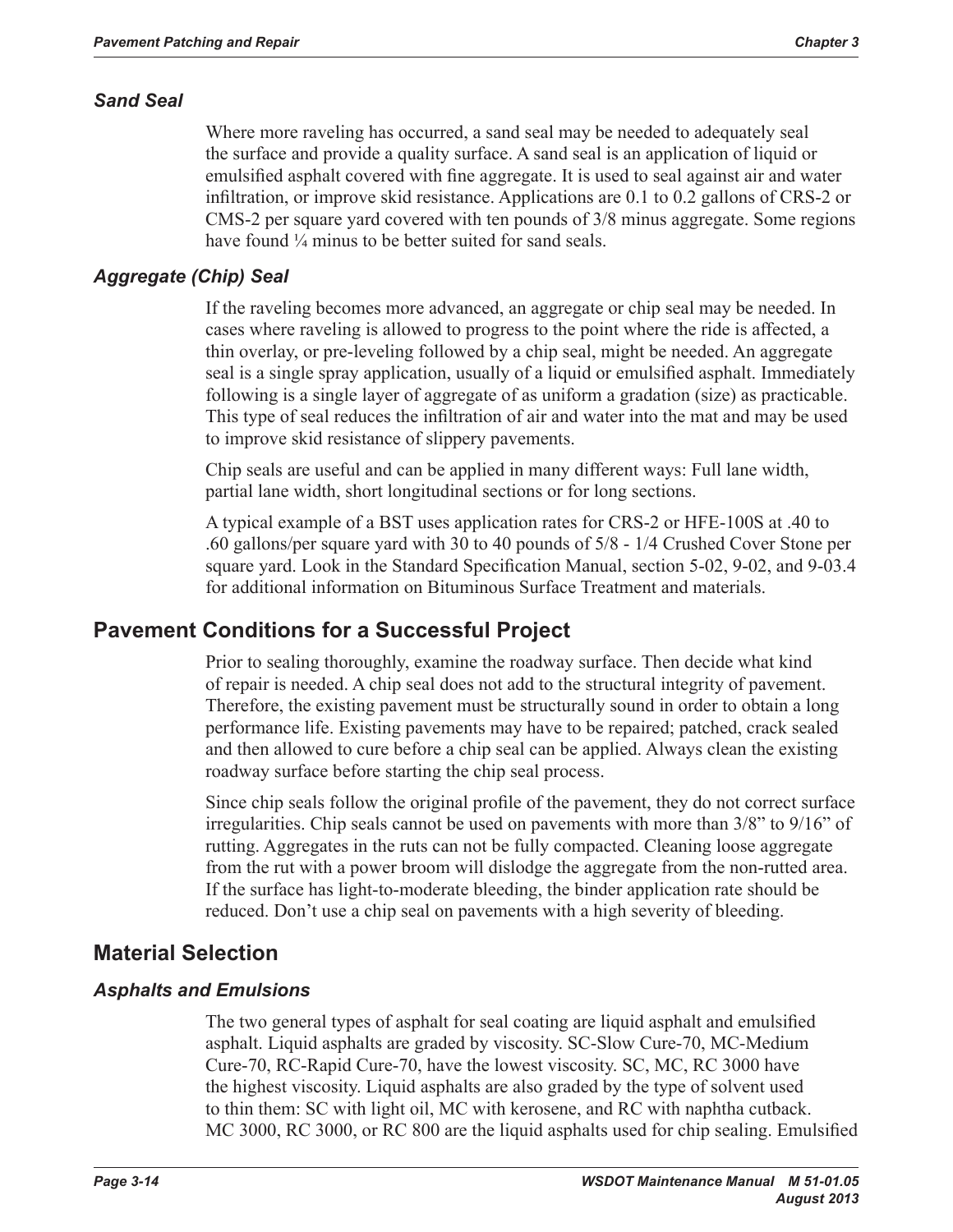asphalts are manufactured by suspending asphalt particles in water with the aid of an emulsifying agent. Asphalts for Bituminous Surface Treatment are listed in the Standard Specification Manual. (9-02)

### *Common Types of Emulsions Used for Chip Seals*

CRS-2 (Cationic Rapid Set Emulsion) is one of the most widely used emulsions. This emulsion will run into wheel ruts and down super elevated roadways if applied at rates above 0.4 gallons per square yard. CRS-2 provides a good seal on low volume highways.

HFRSP2/HFE-100S (Anionic Styrelf Polymer High Float Emulsion) is used for chip seals. It is a rapid setting emulsion that binds the chips very fast and can be used on high volume roads. This product should not bleed under high pavement temperatures.

### *Aggregate*

Aggregate for bituminous surface treatment must conform to the requirements in the Standard Specifications Manual 9-03.4 for grading and quality. The material must meet the requirements for grading and quality when placed in hauling vehicles for delivery to the roadway. During manufacture and placement into a temporary stockpile the exact point of acceptance will be determined by the Engineer or Area Superintendent. The finished product shall be clean, uniform in quality, and free from wood, bark, roots, and other contaminants. Crushed screenings must be substantially free from adherent coatings.

#### *Weather*

The best time of year for a seal coat is when the weather is hot and dry during, and for some weeks after, treatment. Specifications require the air temperature in the shade to be at least 60 degrees Fahrenheit before work begins. No matter what the temperature of the asphalt when sprayed, it will cool to the temperature of the pavement surface in one minute. BST treatments should be placed between May 15th and August 15th for best results.

Never start a BST when the surface is wet or when it is threatening to rain. If the fresh seal gets wet, the combination of water, fresh seal coat, and traffic will result in loss of the cover aggregate.

### *Roadway Preparation*

The surface should be thoroughly cleaned of all loose materials prior to application of asphalt. Sweep the roadway surface before starting the job. This allows the dust to be either flushed with water or blown off the roadway surface by traffic.

If patching is needed, allow time for the patch material to cure prior to sealing. Generally, two weeks should be allowed for hot mix to cure. Allow six weeks at temperatures of 50 degrees to 60 degrees Fahrenheit for cold mix to cure. To preserve the centerline location place flexible reflective markers prior to the seal. These can also be used to indicate the beginning and end of no passing zones. Flexible reflective markers have a removable cover so that they retain their reflectivity after the seal. They will also function as guidance for the striper truck.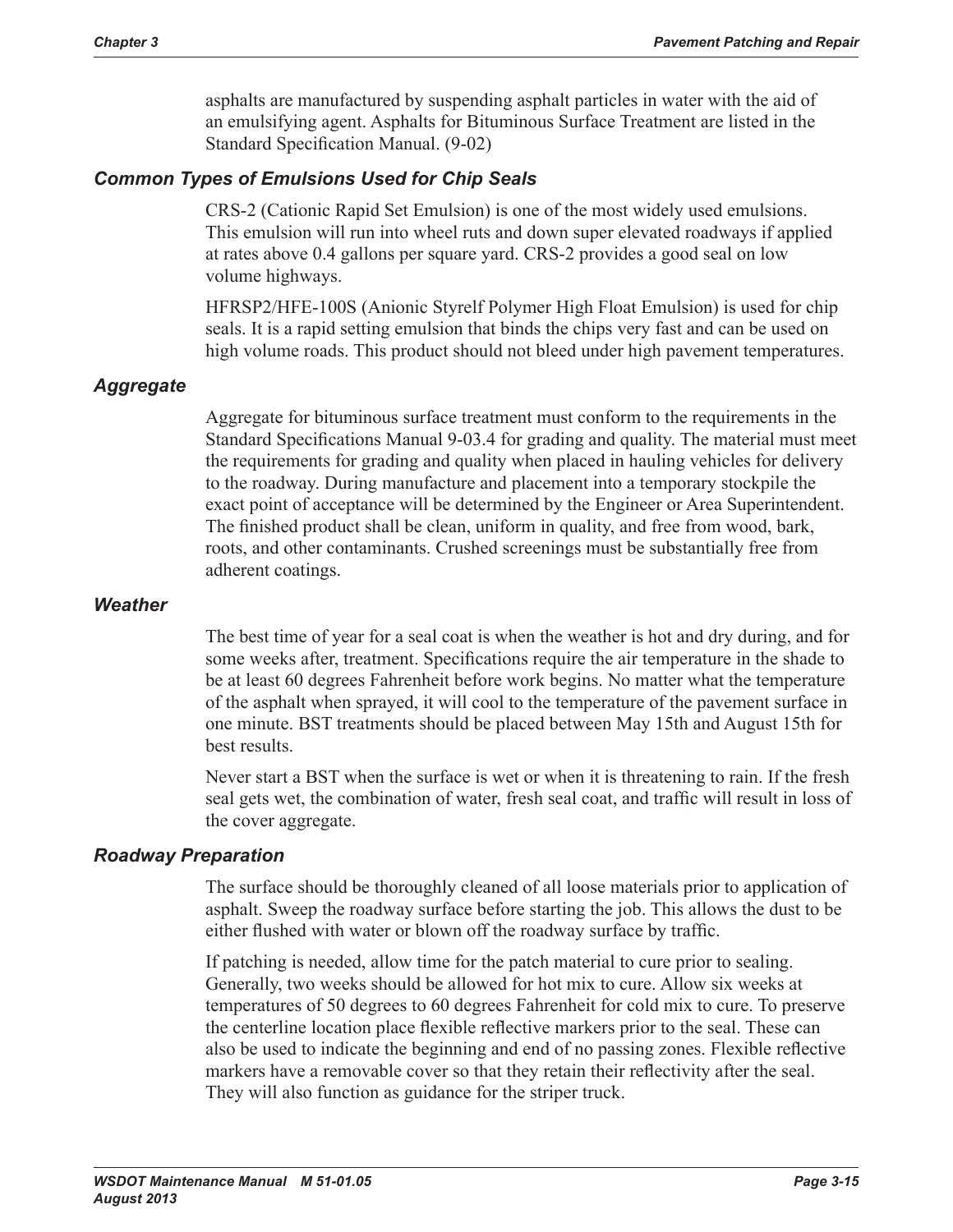### *Equipment*

Before any work begins, examine all equipment to ensure it is in good working condition. Check spreader boxes or aggregate spreaders to see they are in proper working order. The roller operator should make sure that each tire on the roller is equally inflated to correct pressure and that controls for steering, starting, and stopping operate smoothly. All tires should be the same size and the water spray and scraper system must be checked to ensure material does not bond to the tires.

### *Distributor*

New distributors use a ground speed control sensor and computer to regulate material application rates. Set the computer to the desired rate and the application will be correct even if the vehicle speed varies.

Older distributors are equipped with hydrostatic drive systems. The hydrostatic drive consists of a variable output pump driven by the truck power take off (P.T.O.). This in turn drives the distributor asphalt pump with a hydrostatic motor. Once the correct ratio between ground speed and pump flow rate is established for a given transmission setting, the truck ground speed may be varied without affecting the application rate. The operator needs a dry run to establish correct ratio between pump flow rate and ground speed.

Determine from the road computator (Slide Rule) the correct ground speed (F.P.M.) and pump flow rate (G.P.M.) for the desire spray bar length (FT.) and application rate (GAL/SQ.YD.). Follow the correct operation procedures set up in your distributor manual for calibration.

## **Calibration Procedures**

### *Distributor Calibrations*

**Step 1** – Calculate how much material is in the holding tank. The following methods work to calibrate an older distributor and calculate the application rate.

- **Method 1** Determine the number of gallons in the distributor. This can be done by several methods. The first and most accurate is to weigh the distributor before loading and after loading. Subtract the weights and divide by the pounds per gallon the emulsion weighs. This equals the total gallons.
- **Method 2** Find a level spot (the distributor tank must be level). Use a dip stick to dip the tank. Measure the number of inches covered with asphalt. After you know the size of the tank, you can calculate the number of gallons in the tank.
- **Method 3** Use the meter on the distributor tank. This is a good method for checking the above calculations but is **not recommended** for calibrating purposes.

Methods 1 and 2 are recommended for Measuring Distributor Tank (MDT) equipment prior to the start of the project.

**Step 2** – Apply asphalt to a known distance (minimum 200 feet) and established width.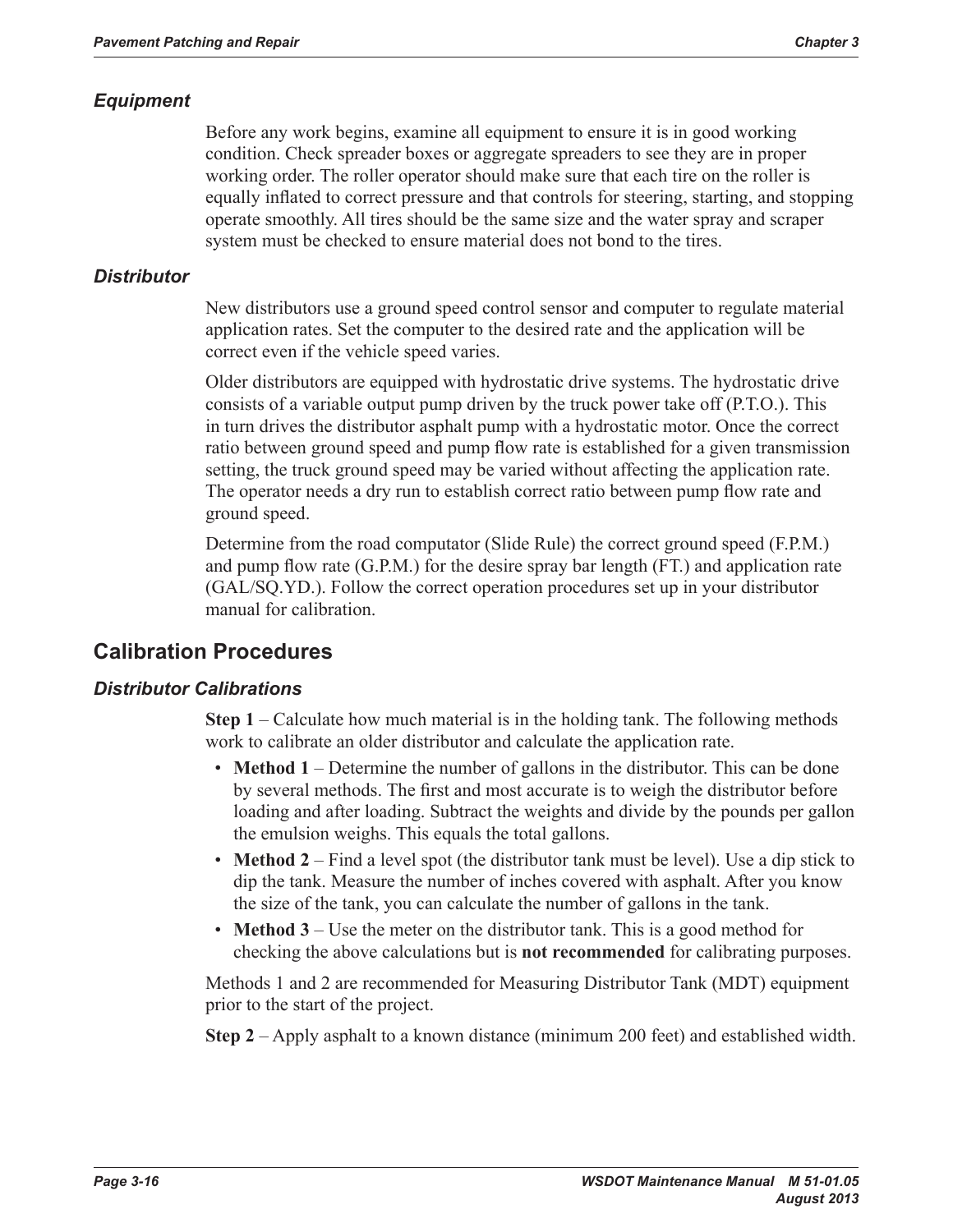**Step 3** – Determine the total square yards covered with emulsion. This can be done by doing the following calculation:

Length Traveled (feet)  $\times$  Width Covered (feet) = Square Yards

**Step 4** – Determine the number of gallons remaining on the distributor. Again use Method 1 or Method 2 explained in Step 1.

**Step 5** – Subtract the total gallons on the distributor originally from the total gallons left on after applying asphalt. This will give the gallons used.

**Step 6** – Divide the total gallons used by the total square vards covered:

Total Gallons  $\frac{1}{\text{Total Sq. Yd}}$  = Gallons/Sq. Yd.

**Step 7** – To check your application rate on the project, follow the same steps except use Method 3 outlined in Step 1 to determine the number of gallons on the distributor.

### *Nozzle Size*

The spray bar and nozzles are an important part of the distributor. The proper quantity of asphalt must be spread uniformly on the road surface through the spray nozzles. To achieve good results, correctly sized nozzles must be selected for the job conditions. For example: if nozzles are too large for the desired application, pulsation of the spray may occur, resulting in uneven longitudinal spreading of the asphalt.

Each equipment manufacturer has specific recommendations for the size of spray nozzles to be used for different applications. Use the manufacturer's recommendation when choosing the correct nozzle size. All nozzles selected for use at any one time should have the same size opening.

### *Proper Pressure*

The spray bar must have a constant, uniform pressure along its entire length for equal output from all nozzles. Be sure the spray bar and nozzles are CLEAN.

Although several methods are used to maintain pressure, distributors use gear-type pumps to deliver asphalt to the spray bar. Pressure is governed by variable pump speed on some distributors and by constant pump speed and a pressure relief valve on others. Each application should be checked, as recommended by the manufacturer.

The correct pump speed or pressure are critical to the proper application of the asphalt. Too low a pressure will result in a non-uniform discharge/streaking of material from the individual nozzles. Too high a pressure, in addition to atomizing the asphalt, will distort the spray fan.

When a metering system is used, the manufacturer supplies the distributor with charts for finding the proper pump speed for each application rate.

When a pressure relief valve is used, the pump runs at a constant speed and the pressure is automatically held in the spray bar. The manufacturer supplies charts for determining the discharge in gallons per minute for each size nozzle, the proper truck speeds for various application rates, and the corrections for temperature-viscosity variations.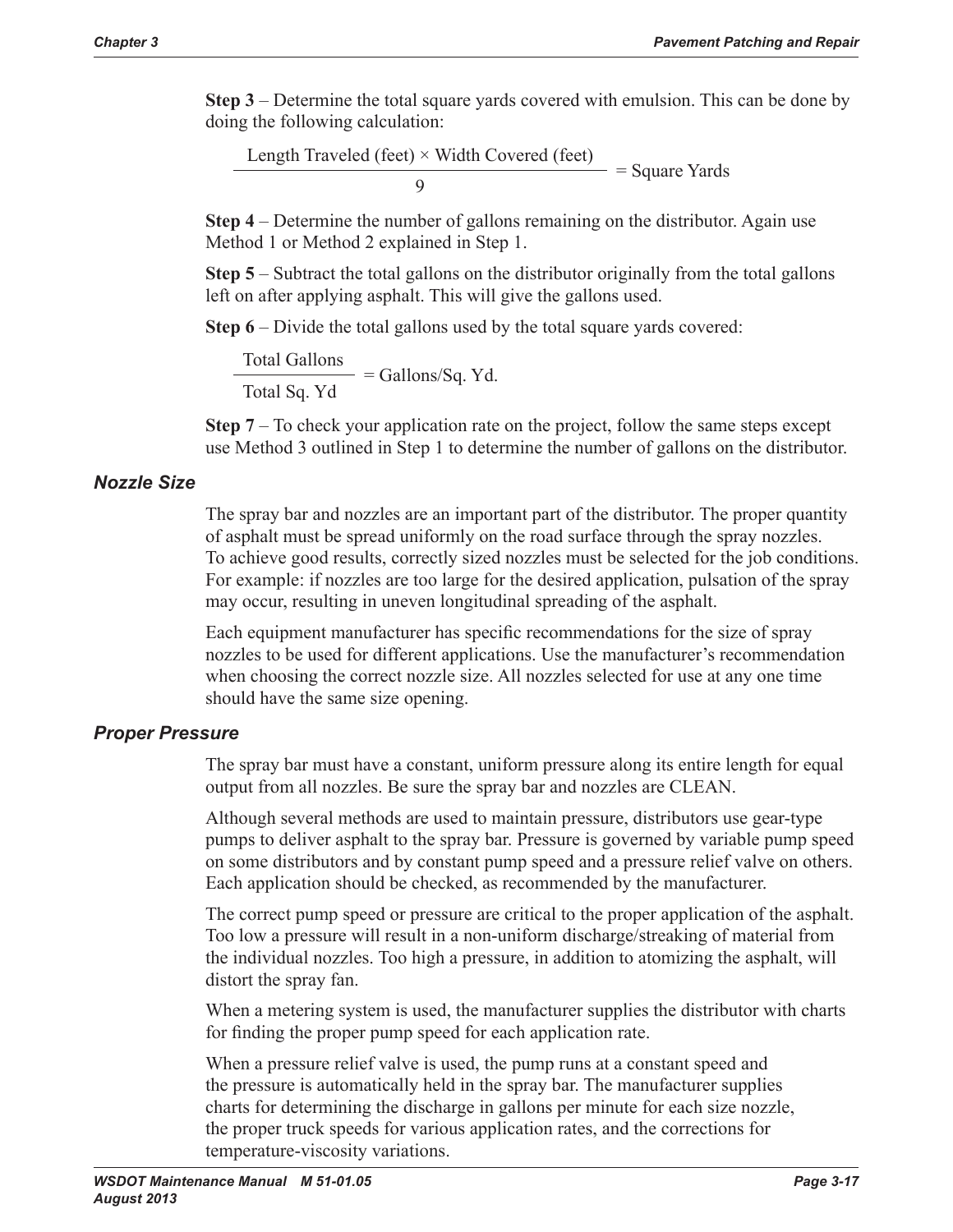|                               |                |                                                                              |                                                                                                                      |                                                  |                     |                    | Width (feet)                             |                  |                                                                                                                                                                  |                                           |                   |                     |                     |                   |
|-------------------------------|----------------|------------------------------------------------------------------------------|----------------------------------------------------------------------------------------------------------------------|--------------------------------------------------|---------------------|--------------------|------------------------------------------|------------------|------------------------------------------------------------------------------------------------------------------------------------------------------------------|-------------------------------------------|-------------------|---------------------|---------------------|-------------------|
| $\mathbf{\Omega}$             |                | ဖ                                                                            | $\overline{ }$                                                                                                       | $\infty$                                         | ၈                   | $\overline{a}$     | $\overline{1}$                           | 12               | $\overline{\bf 4}$                                                                                                                                               | ဖ                                         | $\frac{8}{1}$     | 20                  | 24                  | 24                |
|                               |                | $\overline{6.7}$                                                             | œ                                                                                                                    | 8.9                                              | 10.0                | 11.1               | 12.2                                     | 13.3             | 15.6                                                                                                                                                             | œ<br>17                                   | 20.0              | 22                  | 24.4                | 26.               |
|                               |                | 10.0                                                                         | $\frac{117}{11}$                                                                                                     | $\frac{13.3}{17.8}$                              | 15.0                | $\frac{1}{6}$      | $\sqrt{8.3}$                             | 20.0             | $\sqrt{23.3}$                                                                                                                                                    | 26.7                                      | 30.0              | $\frac{22.2}{33.3}$ | 36.7                | 40.0              |
|                               |                | $\sqrt{13.3}$                                                                |                                                                                                                      |                                                  |                     | 22.2               | 24.4                                     | $\frac{26.7}{ }$ | $\frac{311}{}$                                                                                                                                                   | 35.6                                      | 40.0              | 44.4                | 48.9                | 53.3              |
|                               |                | $\overline{16.7}$                                                            |                                                                                                                      |                                                  | $\frac{20.0}{25.0}$ | $\frac{27.8}{ }$   | 30.6                                     | $\frac{33}{3}$   | 38.9                                                                                                                                                             | 44.4                                      | $\overline{50.0}$ | 55.6                | 61.1                | 66.7              |
| $\frac{5}{2}$                 |                | ၀ ၈  <br> ၁ ၈  ၀<br> ၁ ၈   <u>၇</u>                                          | $\frac{6}{19}$<br>$\frac{1}{2}$<br>$\frac{1}{2}$<br>$\frac{1}{2}$<br>$\frac{1}{2}$<br>$\frac{1}{2}$<br>$\frac{1}{2}$ | $\sqrt{\frac{21}{25}}$                           | $\frac{ 0 }{38}$    | ကြိုတဲ့<br>ကြိုတဲ့ | 36.7                                     | 40.0             | 46.7                                                                                                                                                             | 53.3                                      | 60.0              | 66.7                | 73.3                | 80.0              |
|                               |                |                                                                              |                                                                                                                      |                                                  |                     |                    | 42.8                                     | 46.7             | 54.4                                                                                                                                                             | 62.2                                      | 70.0              | 77.8                | 85.5                | 93.3              |
|                               |                |                                                                              |                                                                                                                      |                                                  | 40.0                | 44.4               | $\frac{9}{48}$                           | 53.3             | 62.2                                                                                                                                                             | 71.1                                      | 80.0              | 88.9                | $\frac{8}{9}$       | 107               |
|                               |                | ခြင်း<br>မြို့ကြိုင်း                                                        |                                                                                                                      | 40.0                                             | 45.0                | 50.0               | 55.0                                     | 60.0             |                                                                                                                                                                  | 80.0                                      | 90.0              | 100                 | $\frac{10}{1}$      | 120               |
|                               |                |                                                                              |                                                                                                                      | 44.4                                             | 50.0                | 55.5               | 61.1                                     | 66.7             | $\frac{87}{20}$                                                                                                                                                  | 88.9                                      | $100$ .           | 111                 | 122.                | 133               |
|                               |                |                                                                              | ဗျိစ္ကုန္တုန္<br>၁၂၀၂၀၂<br>၁၂၀၂၀၂                                                                                    | ၁  က  ၁  ၁  <br>  ၁  ယ  ၁  ၁  <br> ၁  ၁  ၁  ၁  ၁ | 55.0                | 61.1               |                                          | 73.3             | 85.5                                                                                                                                                             | 97.8                                      | 110               | $\frac{22}{133}$    | 134.                | 147.              |
|                               |                | $\frac{40.0}{ }$                                                             |                                                                                                                      |                                                  | 60.0                | 66.7               | $rac{67.2}{73.3}$                        | 80.0             | $\overline{93.3}$                                                                                                                                                | 107                                       | $\overline{120}$  |                     | 147                 | 160               |
|                               |                |                                                                              |                                                                                                                      |                                                  | 65.0                | 72.2               | 79.4                                     | 86.7             | $\overline{101}$                                                                                                                                                 | 115                                       | 130.              | 144                 | $\overline{159}$    | 173               |
|                               |                |                                                                              |                                                                                                                      |                                                  |                     |                    | 85.5                                     | $\frac{3}{3}$    | 109                                                                                                                                                              |                                           | 140               |                     | 171                 | 187               |
|                               |                |                                                                              | ၂၀၂၀၂၀၂၀၂<br> ၁၂၀၂၀၂၀၂၀၂<br> ၀၂၁၂၈  ၀                                                                                |                                                  | $\frac{70.0}{75.0}$ | $\frac{8}{178}$    | $\frac{1.7}{91}$                         | $\overline{100}$ | 117.                                                                                                                                                             | $\frac{1}{2}$ $\frac{1}{2}$ $\frac{1}{2}$ | $\frac{150}{1}$   | $\frac{156}{167}$   | 183.                | 200               |
|                               |                |                                                                              |                                                                                                                      | 71.1                                             | $\overline{80.0}$   | $\frac{9}{88}$     | $\frac{8.7}{8}$                          | $\sqrt{107}$     | 124.                                                                                                                                                             |                                           | $\frac{160}{1}$   | $\sqrt{178}$        | 196.                | $\sqrt{213}$      |
|                               |                |                                                                              |                                                                                                                      |                                                  | 85.0                | 94.4               | 104.                                     | $\overline{113}$ | 132.                                                                                                                                                             | $\frac{15}{160}$                          | 170.              | 189                 |                     | $\frac{27}{240}$  |
|                               |                |                                                                              |                                                                                                                      | $\frac{5}{25}$                                   | $\frac{1}{90}$      | 100                | 110                                      | 120              | $\frac{40}{5}$                                                                                                                                                   |                                           | 180               | 200                 | $\frac{200}{220}$   |                   |
|                               |                | <br>  အမြင်းဖြစ်  အမြင်း  အမြင်း <br>  မျင်  ၁  မျင်  မျင်  မျင်  မျင်  မျင် | $\frac{ e }{ e }$                                                                                                    | 84.4                                             | 95.0                | 106.               | 116.                                     | 127              | $148$ .                                                                                                                                                          | 169                                       | 190               | $\frac{211}{222}$   | 232.                | $\frac{253}{267}$ |
|                               |                |                                                                              |                                                                                                                      | 88.9                                             | 100.                | 111                | 122.                                     | $\overline{133}$ | 156.                                                                                                                                                             | 178                                       | 200               |                     | 244.                |                   |
|                               |                |                                                                              |                                                                                                                      | 97.8                                             | $110$ .             | $\frac{2}{12}$     | 134.                                     | 147              | 171.                                                                                                                                                             | 196.                                      |                   | 244                 |                     | 293               |
|                               |                |                                                                              | ပေးပါ<br> ပေးပါ <br> ပေးပါ                                                                                           | 107                                              | 120.                |                    | 147.                                     | 160              | 187                                                                                                                                                              | $\frac{1}{2}$                             | <u>ଗ୍ରିସ୍ପୁର୍</u> | 267.                | စြစ္ပြစ္ပါ<br>လူလူဇ | 320.              |
|                               |                |                                                                              |                                                                                                                      | $\frac{11}{11}$                                  | 125.                | 139                | 153.                                     | 167              | 198.                                                                                                                                                             |                                           |                   |                     |                     |                   |
|                               |                |                                                                              | 101                                                                                                                  | 116.                                             | 130.                | 144                | $\overline{159}$ .                       | 173              | 202.                                                                                                                                                             | 230                                       | 260.              | 288                 | $\frac{1}{318}$     | 347               |
|                               |                | 93.3                                                                         | $109$ .                                                                                                              | $\frac{124}{133}$                                | $\frac{40}{5}$      | 156                | 171                                      | 187              | $\frac{218}{233}$                                                                                                                                                | 249                                       | $\frac{280}{ }$   | 311                 | 342.                | 373               |
|                               | $\frac{5}{33}$ | 100                                                                          | $117$ .                                                                                                              |                                                  | 150.                | 164                | 183.                                     | 200              |                                                                                                                                                                  | 267                                       | $\overline{300}$  | $\sqrt{33}$         | 367                 | 400               |
|                               | $\frac{9}{38}$ | 117                                                                          | $\overline{136}$                                                                                                     | 156.                                             | 175.                | 194                | $214$ .                                  | $\overline{233}$ | 272.                                                                                                                                                             | 311                                       | 350               | 389                 | 427.                | 467               |
|                               | 44.4           | 133                                                                          | $\frac{156}{1}$                                                                                                      | $\overline{178}$ .                               | 200.                | 222.               | 244.                                     | 267              | $\overline{311}$                                                                                                                                                 | 356                                       | 400               | 444                 | 489                 | 533               |
|                               |                | 150                                                                          | 175.                                                                                                                 | $\overline{200}$                                 | 225.                | 250                | 275.                                     | $\overline{300}$ | $\overline{350}$                                                                                                                                                 | $\overline{400}$                          | $\sqrt{450}$      | 500                 | 550                 | 600               |
|                               |                | 167                                                                          | 194                                                                                                                  | 222.                                             |                     | 278                | 306.                                     | 333.             | 389.                                                                                                                                                             | 44                                        | 500               | 556                 | 611                 | 667               |
| $\frac{ S }{ S }$             |                | $\frac{183}{2}$                                                              | $\frac{214}{233}$                                                                                                    | 244.                                             | 250.                | 305.               | 336.                                     | 367              | 428.                                                                                                                                                             | 489                                       | 550               | 611                 | 672.                | 733               |
| မွှ                           |                | 200                                                                          |                                                                                                                      |                                                  | $\overline{300}$    | $\overline{33}$    | 367.                                     | 400.             | 467.                                                                                                                                                             | 533.                                      | 600               | 667.                | 733.                | 800               |
|                               |                |                                                                              |                                                                                                                      |                                                  |                     |                    | Where:                                   |                  |                                                                                                                                                                  |                                           |                   |                     |                     |                   |
| Formula used for calculation: |                |                                                                              |                                                                                                                      |                                                  |                     |                    | Ш                                        |                  |                                                                                                                                                                  |                                           |                   |                     |                     |                   |
|                               |                |                                                                              |                                                                                                                      |                                                  |                     |                    | $\rm H$<br>- II<br>$\alpha \propto \geq$ |                  | Quantity of asphalt required, in gallons per 100 ft (l/m)<br>Rate of application in gallons per sq. yd. (l/m <sup>2</sup> )<br>Width of application, in feet (m) |                                           |                   |                     |                     |                   |
| $R = 11.11WR$                 |                |                                                                              |                                                                                                                      |                                                  |                     |                    |                                          |                  | For metric conversion factors see pages 6-A and 6-B Metric formula for calculation:                                                                              |                                           |                   |                     |                     |                   |
|                               |                |                                                                              |                                                                                                                      |                                                  |                     |                    |                                          |                  | $Q = LWR$ wher $L = length$ in metres.                                                                                                                           |                                           |                   |                     |                     |                   |

**Gallons of Emulsified Asphalt Required Per 100 linear Feet: Various Widths and Rates**

Gallons of Emulsified Asphalt Required Per 100 linear Feet: Various Widths and Rates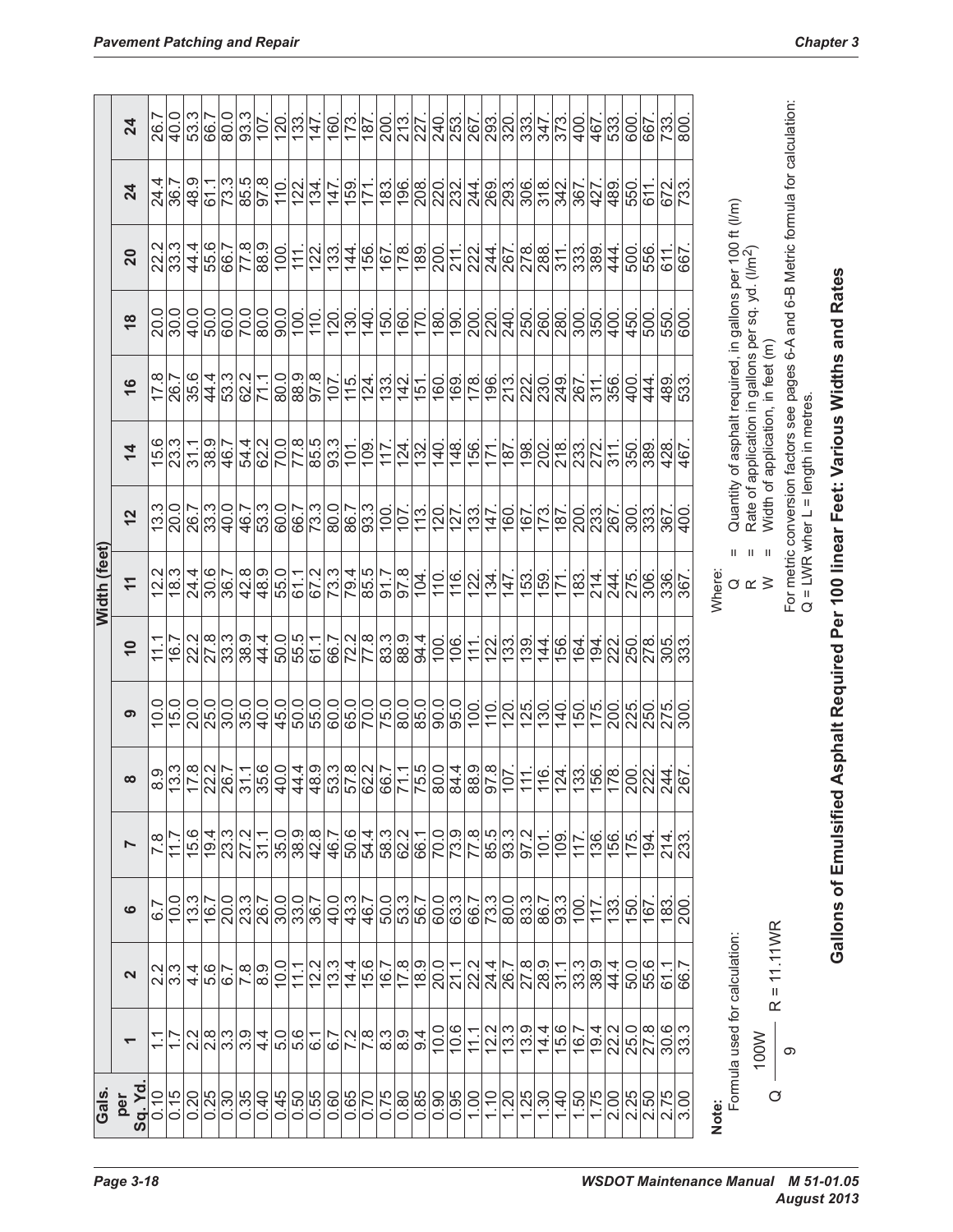### *Spray Bar Height*

The height of the spray bar above the pavement surface is probably the most important adjustment to assure uniformity of asphalt spread. Correct height must be maintained during the entire application. If the spray bar is too low or too high, streaking will result.

The preset height above the pavement surface should not vary more than  $\frac{1}{2}$  inch. The bar will not stay within this tolerance, however, unless the manufacturer or the contractor takes steps to ensure that it does. As the asphalt leaves the spray bar, the load lightens and the springs raise the distributor. If there is an appreciable amount of deflection in the springs, the spray bar can rise as much as 4 inches, resulting in an uneven application.

Excess vertical movement of the spray bar can be corrected in several ways. After the bar height is adjusted with a full load in the tank, the frame of the distributor can be tied down to the axle during the spreading runs. If it is a truck-mounted distributor and has an adjustable type spray bar, mechanical controls can be supplied by the manufacturer to maintain the proper height, regardless of the deflection in the springs. On trailer-mounted distributors, bar height control is not necessary because of the small deflection of trailer springs. In any event, the height of the bar should be checked after each run and any necessary adjustment made at that time.

**Triple Coverage** – This is where any point on the roadway surface will receive overlapping spray from the two adjoining nozzles.

- **4-Inch Nozzle** Best results with 4-inch nozzle spacing will come from an exact triple coverage of the spray fans. A simple test procedure assures the proper height setting of a spray bar with 4-inch nozzle spacing. One can determine by visual inspection whether or not an exact single coverage of asphalt is being applied. To begin, the second and third, fifth and sixth, eighth and ninth, etc., nozzles are closed, using the center section of the bar only. The distributor is then operated at the correct pump speed/pressure with the spray bar height changed not more than 1/2-inch at a time until the proper height is obtained. When an even single coverage of asphalt , heated to the proper spraying viscosity, is applied to the surface, it will give a uniform triple coverage with all nozzles operating.
- **6-inch Nozzle** The height of bar necessary to give a triple coverage will frequently cause wind distortion of the spray fans, resulting in non-uniform application. A double coverage is therefore recommended for 6-inch nozzle spacing.

**Double Coverage** – This involves the same procedure as above except that every other nozzle is left open; the remaining ones are shut off. If the distributor has already been checked for double coverage, increasing the spray bar height by 50 percent will give triple coverage.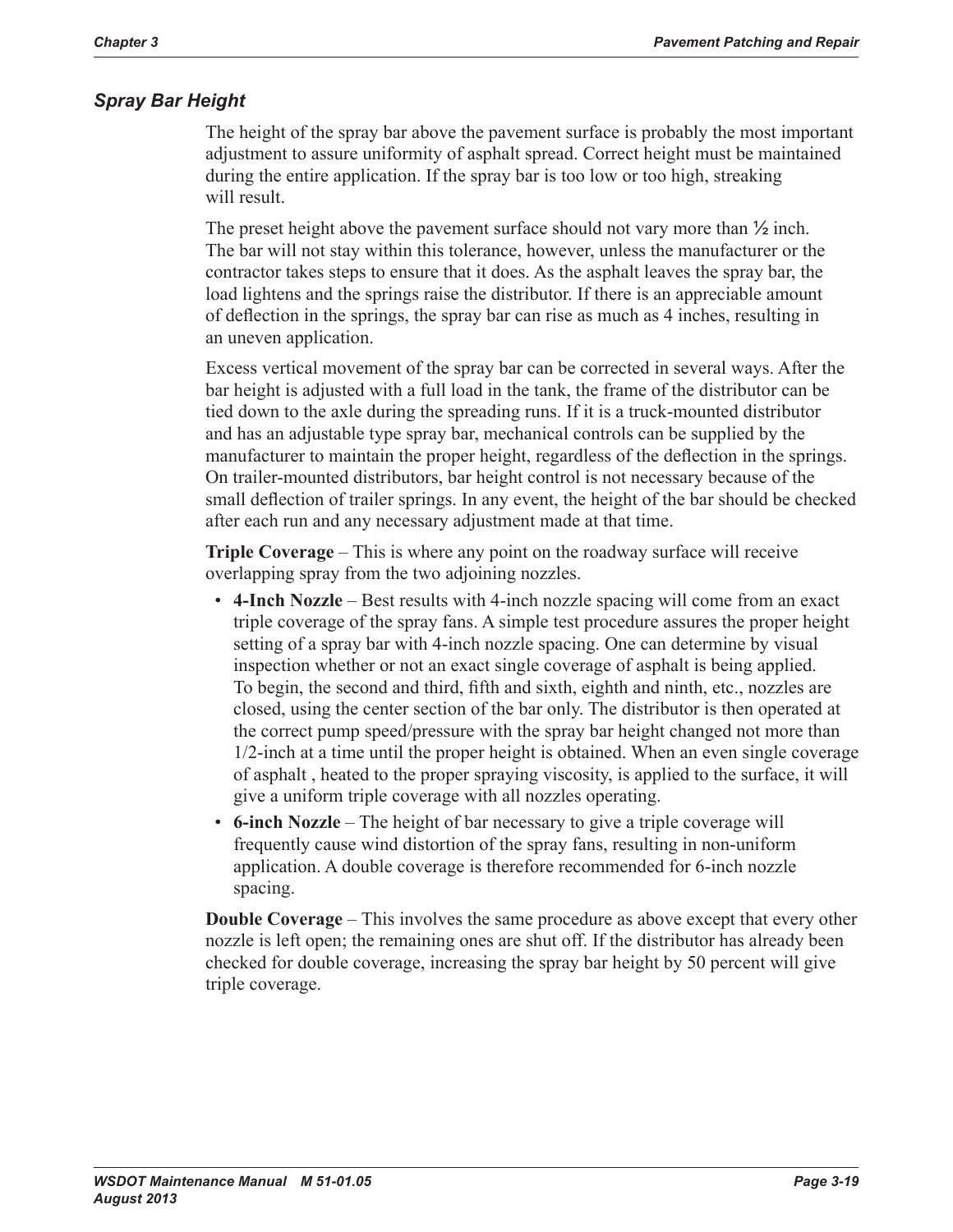### *Proper Nozzle Angle*

Adjust nozzle opening angles so the spray fans will not interfere with each other. The nozzle angle will vary according to the make of the distributor. The angle recommended by the Asphalt Institute, measured from the spray bar axis, is 15 to 30 degrees.

Manufacturers furnish special wrenches for setting the angle of the nozzles. The use of these wrenches is recommended, as it is extremely difficult to obtain a uniform spread with visually set nozzles. All nozzles should be set at the same angle except for the cut-off nozzle. (end nozzle) Manufacturers make a nozzle with  $\frac{1}{2}$  spray pattern for this purpose.

At the time the angle of the nozzles is set, the edges of the nozzle openings should be inspected to see that they are not damaged. A nicked or otherwise damaged edge will produce a distorted fan of asphalt.

### *Streaking Will Occur*

- If the asphalt is too cold.
- When the viscosity of the asphalt is too high.
- If the snivies are not at the same angle.
- When the bar is too high.
- When the bar is too low.
- When the bar pressure is too high it cuts furrows because the snivies are too small and/or there is too much pump pressure.
- When the bar varies in height from a full to an empty distributor, blocking or locking against the overload springs will reduce or eliminate this variance in height.
- When the bar is too long and/or the snivy openings are too large for the pump capacity, this results in narrow and fluttering fans. Smaller snivies and/or higher pump capacity will correct this.
- If the pump pressure is too low it will create narrower spray fans and fluttering.
- If the distributor tank is allowed to run completely empty, an irregular pattern of misses and fluttering will occur across the bar. For this reason, the shot should be terminated while approximately 100 gallons are left in the distributor.

## **Cleaning of Distributor**

Cleaning of the distributor should take place in an area determined by its characteristics that are protective of the environment. For example: areas near waterways or with high seasonal water tables would not be necessarily suitable. These cleaning areas may require all fluids to flow through an oil water separator and all tank and bar cleaning agents to be barreled and labeled for disposal. No discharging or blowing your distributor bars in the ditch line, upon the right of ways or on private property is allowed, this could result in a serious violation.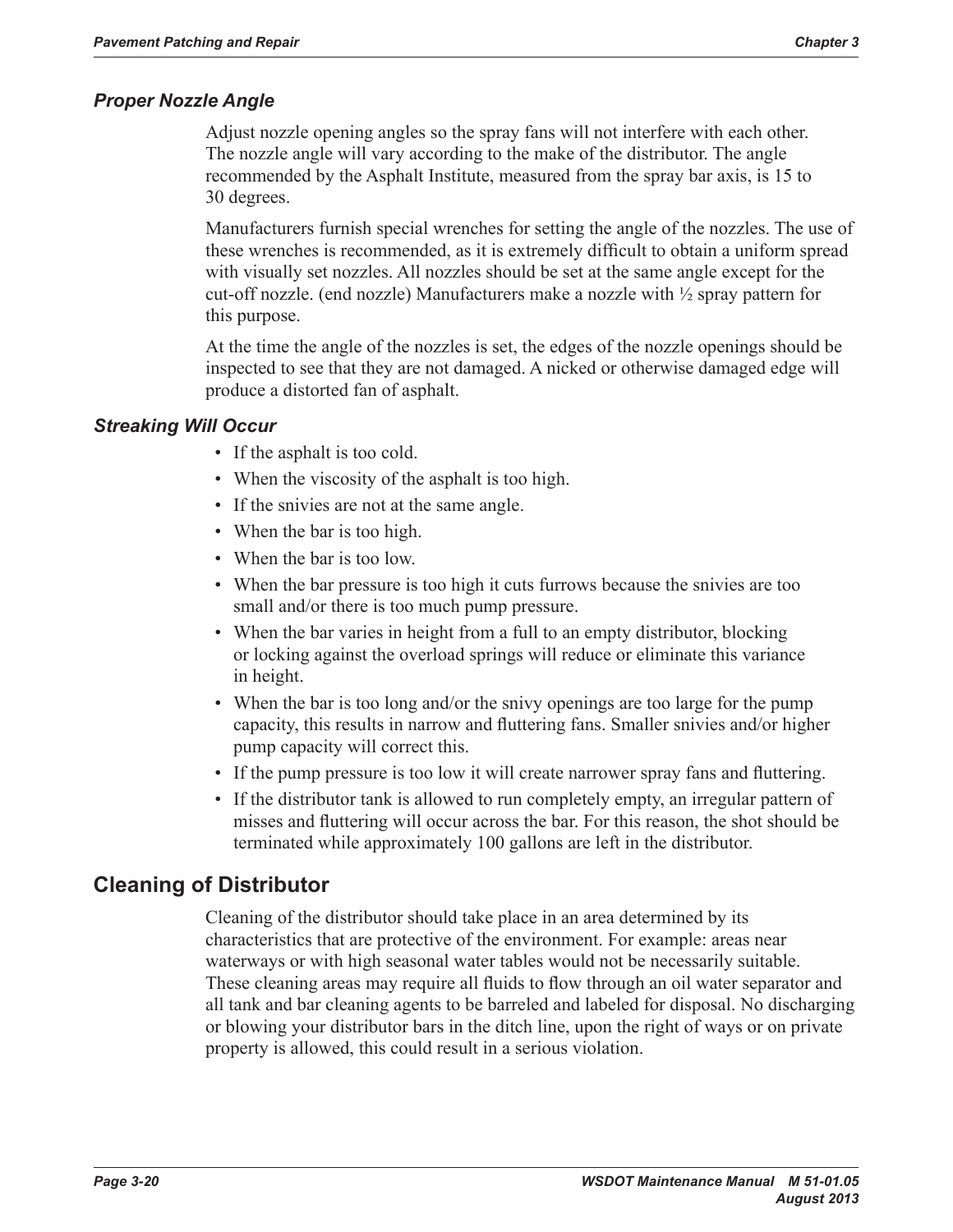## **Checking the Bitumeter**

A bitumeter consists of a rubber-tired wheel, mounted on a retractable frame, with a cable leading to a circular dial in the cab of the vehicle. The dial registers the rate of travel in feet per minute and the total distance of each trip in feet. At least one manufacturer furnishes a dial that registers the application rate in gallons per square yard in addition to travel in feet per minute.

Check the bitumeter at regular intervals to ensure accurate registering of speeds when the distributor is spraying asphalt. To check the bitumeter, a distance of 500 feet to 1,000 feet is marked off accurately on a straight and level length of road. The distributor is driven at constant speed over this length and the trip is timed with a stopwatch. Then the speed in feet per minute is calculated and compared with the bitumeter dial reading recorded during the run. This procedure is repeated for a number of other speeds, bracketing the speed to be used for spraying.

Errors found at the various speeds are tabulated or plotted on a graph so they can be readily applied when using the distributor. The bitumeter when used must be kept clean to ensure accurate registering of the truck speed. A build-up of asphalt on the wheel will produce an error.

## **Traffic Control**

Traffic control is important and must be maintained throughout the work area. High speed traffic over a fresh seal coat displaces aggregate, causing bleeding of asphalt. Traffic should be allowed only in the lane not being sealed. When work is completed, traffic speed should be maintained at less than 35 mph, or the legal speed if under 35 mph, until the asphalt sets. Warning signs, flag persons, and pilot cars are essential for traffic control. Route trucks hauling aggregate to the aggregate spreader in a direction opposite of the seal coat operation. This prevents loaded trucks being turned on freshly placed seal coat.

Some emulsions such as High Floats may require up to 24 hours of traffic control or until the first sweeping occurs. This is in areas of high volume traffic or areas where vehicle weight exceeds the normal load range.

# **Application of Asphalt**

It is very important that the correct amount of asphalt be applied to the surface, as too much or too little asphalt will cause a slick roadway surface. If not enough asphalt is shot, the rock will ravel off leaving a surface rich in asphalt. If too much asphalt is shot, it will flush to the surface.

Many factors are used to determine the amount of asphalt to shoot, including the grade of asphalt, size of aggregate, condition of roadway surface, and traffic. After a rate of application is determined, a shot of asphalt should be put down, covered with aggregate, and rolled. A field check should be made by checking to see that the asphalt depth is approximately three-quarters of the way up on the firmly placed aggregate. Any adjustment needed should be made in the asphalt application rate at this time. A field check should be performed periodically during the day to assure correct application rates are maintained throughout the entire project.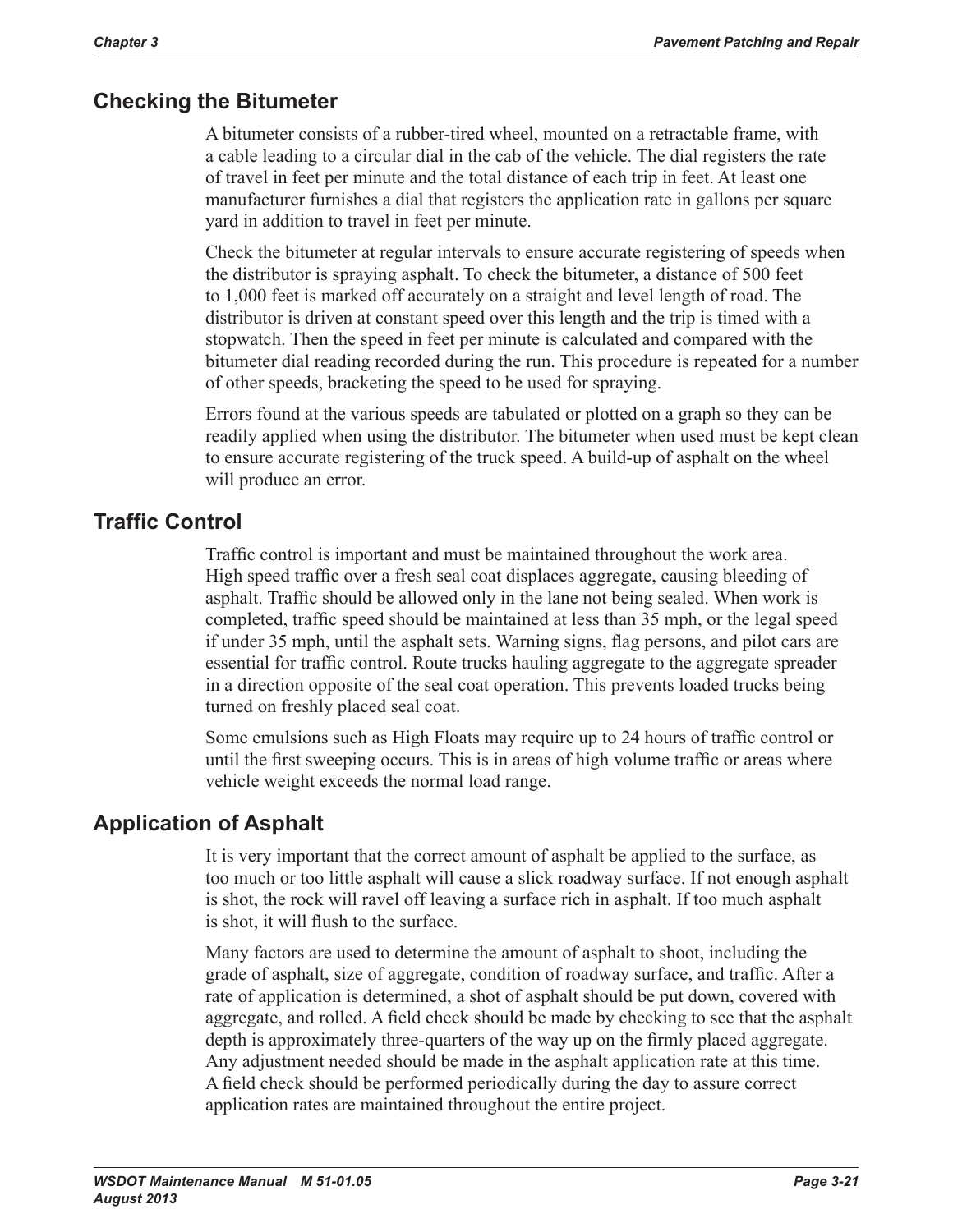Rough and unsightly transverse joints can be avoided by starting and stopping the asphalt spread on building paper. The distributor, traveling at the correct speed for the desired application rate, starts spraying on the paper so that a full, uniform application of asphalt results when reaching the exposed surface. The use of smaller, more absorptive aggregate at the ends has been successfully used instead of paper.

A longitudinal joint is usually unavoidable because traffic lanes must be maintained. If possible, longitudinal joints should be made along the centerline or center of lane of the pavement and never in the wheel tracks. To prevent aggregate from building up on the longitudinal joint, the edge of the aggregate spread should coincide with the edge of the full thickness of applied asphalt. This allows a width where asphalt is present in partial thickness, due to outside nozzle spray, that can be overlapped when asphalt is applied in the adjacent lanes.

## **Spreading Aggregate**

All aggregate required for the planned spread should be on hand before starting. It should be dampened if necessary, as described in the section on Material Selection. When the distributor moves forward to spray asphalt, the aggregate spreader should follow immediately behind it. The asphalt must be covered as soon as possible, otherwise the cooling of the asphalt will prevent good adhesion between asphalt and aggregate. It is important that the aggregate be spread uniformly and at the proper rate of one rock thickness. Marking the length that each truckload of aggregate should cover aids in controlling distribution.

### **Chip Spreader Calibration**

The following is a step-by-step procedure on how to calibrate your chip spreader and calculate the application rate.

- 1. Construct a one square yard shallow box or tarp, with shallow and narrow sides.
- 2. Place the box/tarp in the middle of the roadway a minimum of 50 feet in front of the chip spreader.
- 3. Get the chip spreader up to speed and apply chips over the top of the box/tarp.
- 4. Remove the box/tarp with the chips from the road.
- 5. Find an accurate materials scale. If in the field, the scale must be leveled and checked.
- 6. Place the chips from the box/tarp in a small bucket and weigh the bucket with the chips.
- 7. Empty the chips out and weigh the empty bucket.
- 8. Subtract the weight of the empty bucket from the weight of the bucket with the chips.
- 9. Since you had a one-square yard box/tarp, the weight from Step 8 is your pounds per square yard of chips.
- 10. Repeat the process at two to three gears and two to three RPM or speeds. You can then develop a chart.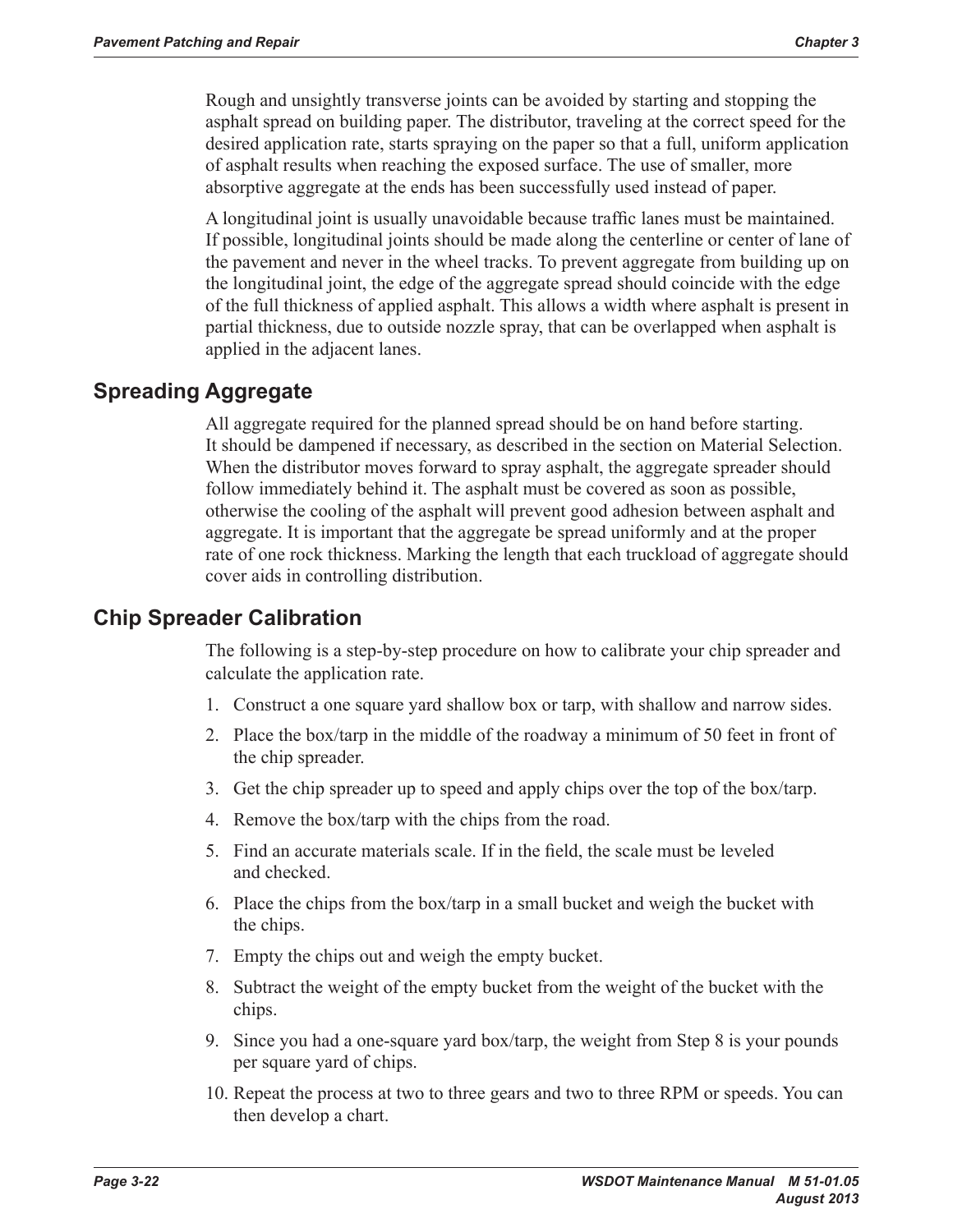| Tons of Aggregate Required Per Mile for Various Widths and Rates |                         |                         |                         |                         |                         |                         |                  |
|------------------------------------------------------------------|-------------------------|-------------------------|-------------------------|-------------------------|-------------------------|-------------------------|------------------|
| Spread                                                           | Spread Width (In Feet)  |                         |                         |                         |                         |                         |                  |
| Rate                                                             | 8                       | 9                       | 10                      | 12                      | 16                      | 18                      | 20               |
| $1b$ /yd <sup>2</sup>                                            | <b>Tons</b><br>Per Mile | <b>Tons</b><br>Per Mile | <b>Tons</b><br>Per Mile | <b>Tons</b><br>Per Mile | <b>Tons</b><br>Per Mile | <b>Tons</b><br>Per Mile | Tons<br>Per Mile |
| 5                                                                | 12                      | 13                      | 15                      | 18                      | 23                      | 26                      | 29               |
| 10                                                               | 23                      | 26                      | 29                      | 35                      | 47                      | 53                      | 59               |
| 15                                                               | 35                      | 40                      | 44                      | 53                      | 70                      | 79                      | 88               |
| 20                                                               | 47                      | 53                      | 59                      | 70                      | 94                      | 106                     | 117              |
| 25                                                               | 59                      | 66                      | 73                      | 88                      | 117                     | 132                     | 147              |
| 30                                                               | 70                      | 79                      | 68                      | 106                     | 141                     | 158                     | 176              |
| 35                                                               | 82                      | 92                      | 103                     | 123                     | 164                     | 185                     | 205              |
| 40                                                               | 94                      | 106                     | 117                     | 141                     | 188                     | 211                     | 235              |
| 45                                                               | 106                     | 119                     | 132                     | 158                     | 211                     | 238                     | 264              |
| 50                                                               | 117                     | 132                     | 147                     | 176                     | 235                     | 264                     | 293              |
| 60                                                               | 141                     | 158                     | 176                     | 211                     | 282                     | 317                     | 352              |
| 75                                                               | 176                     | 198                     | 220                     | 264                     | 352                     | 396                     | 440              |
| 100                                                              | 235                     | 264                     | 293                     | 352                     | 469                     | 528                     | 587              |
| 150                                                              | 352                     | 396                     | 440                     | 528                     | 704                     | 792                     | 880              |
| 200                                                              | 469                     | 528                     | 587                     | 704                     | 939                     | 1056                    | 1173             |
| 250                                                              | 587                     | 660                     | 733                     | 880                     | 1173                    | 1320                    | 1467             |
| 300                                                              | 704                     | 792                     | 880                     | 1056                    | 1408                    | 1584                    | 1760             |

| <b>To Convert</b><br><b>From</b> | to                | <b>Multiply By</b> |
|----------------------------------|-------------------|--------------------|
| Feet                             | metres            | 0.3048             |
| $1b$ /yd <sup>2</sup>            | kg/m <sup>2</sup> | 0.54292            |
| tons/mi                          | Mg/km             | 0.563698           |

*Note:* The aggregate weight may vary a couple of pounds if the chips are wet.

### **Chip Spreader**

Chip spreaders kick the aggregate backward or drop the aggregate straight down to reduce aggregate rollover and reduce the degree to which the aggregate picks up on vehicle tires after the section has been opened to traffic. The spreader is a variable width machine and calibrated on pounds per square yard. Dump trucks work in combination with the chip spreader to achieve a uniform application of aggregate.

### **Rolling**

Rolling seats the aggregate in the asphalt and promotes the bond necessary to resist traffic stresses. Pneumatic tired rollers should be used on all seal coat jobs to give uniform ground pressure over the entire area to achieve proper embedment of the aggregate in the asphalt binder. Steel wheeled rollers tend to compact only high spots and can fracture soft aggregates.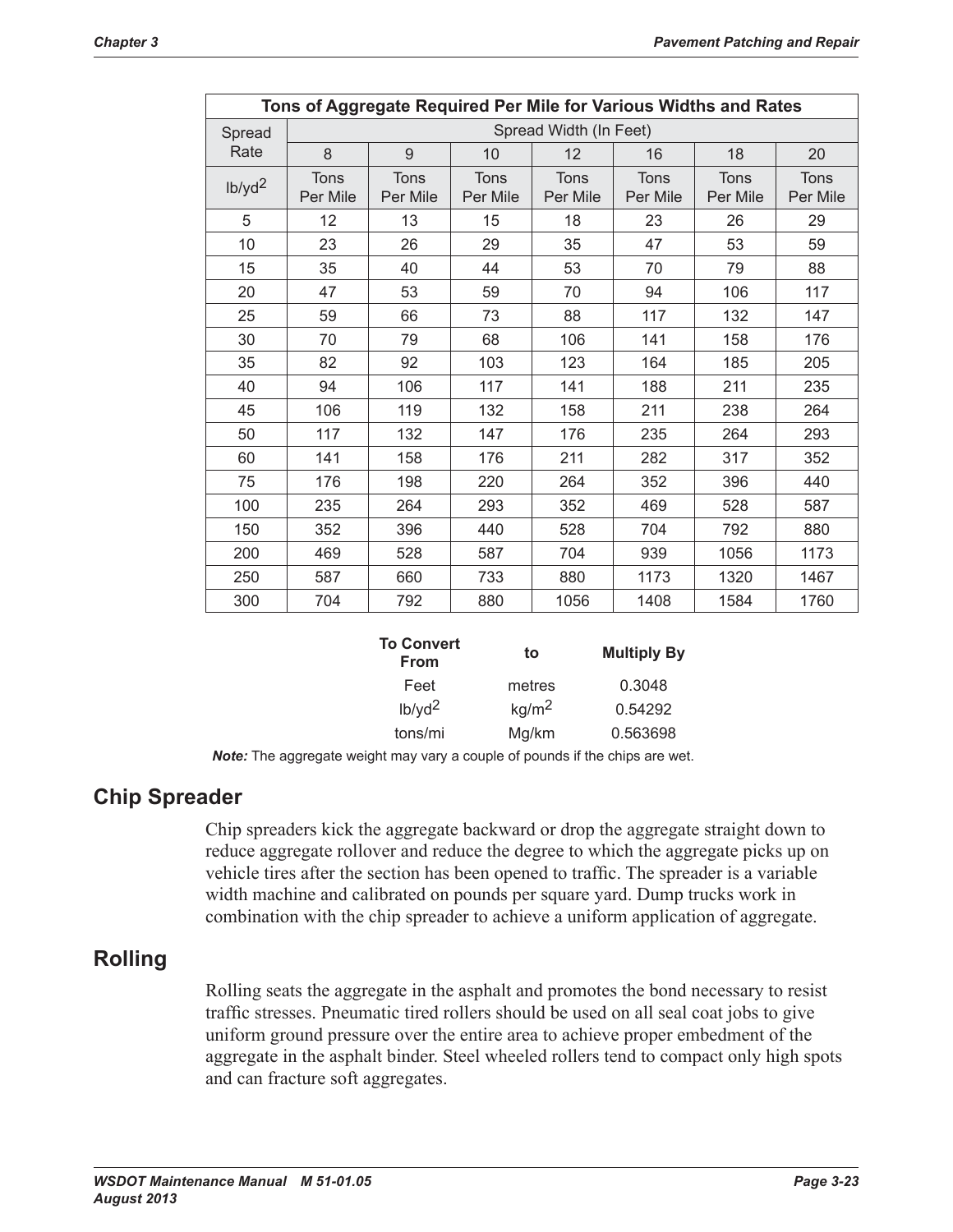Rolling should begin immediately after the aggregate has been distributed and should continue until the aggregate is properly seated in the binder. Rolling should begin at the outer edge of the treatment and proceed in a longitudinal direction, working toward the center of the road. Each trip should overlap the previous trip by about one-half the width of the front wheels. As soon as the asphalt has a definite set or hardening, rolling should be discontinued, to prevent the bond between the surface and aggregate from being broken by the roller.

Rollers should be operated at slow speeds (4 to 6 mph) to set the rock, not displace it. The number of rollers required for a seal coat project depends on the length of the operation. It takes two to four passes of the roller to set the rock. These rollers should have tire pressures of (45) psi or more.

Loose aggregate should be swept along the longitudinal joint and from the uncovered lane prior to application of asphalt. Brooming loose aggregate on a completed sealed surface should be done as soon as practicable, and during the cool part of the day, to minimize flying rock problems.

Relying on traffic to seat the aggregate has been successful, if speed is controlled, but using rollers gives better control and improves the chances for success.

## **Spreading of Fines or Choking - Optional**

The need for applying fines will vary with the types of emulsions used and application rates. Those rates must be closely monitored. The most common material used for choking is  $\frac{3}{8}$ " to #10 or  $\frac{1}{4}$ " minus maintenance sand. In urban areas clean masonry sand can be used. Spreading these fines on a seal helps fill the voids, key the stone, reduces the chances of bleeding, and stops the squeezing and tracking of asphalt. The application of these fines prior to the roller, or after the roller depends on the types of emulsions used, and the location of the project. Fines application should not cover the coarse aggregate but merely fill the voids. The spreading of fines could be achieved by using a Hopper Sander with a mid mount spinner. This vehicle may be placed before or after the rollers depending on the type of operation.

## **Post-Seal Inspection**

The embedment of the aggregate into the asphalt should be checked a day or so after the construction of the seal coat. Remove several of the largest stones and determine if the 50 percent to 70 percent embedment has been obtained.

If an inadequate application of asphalt was applied, a fog seal can enrich and tie down the seal rock. A diluted CSS‑1 (usually 50/50) is applied at the rate of .1 to .2 gallons per square yard of the dilution.

(Application can vary depending on pavement texture,





local conditions, and traffic). No cover aggregate is required; however, if a tighter seal is desired, a sand or 1/4Ó-0 cover may follow. Traffic should be controlled until the CSS‑1 has cured.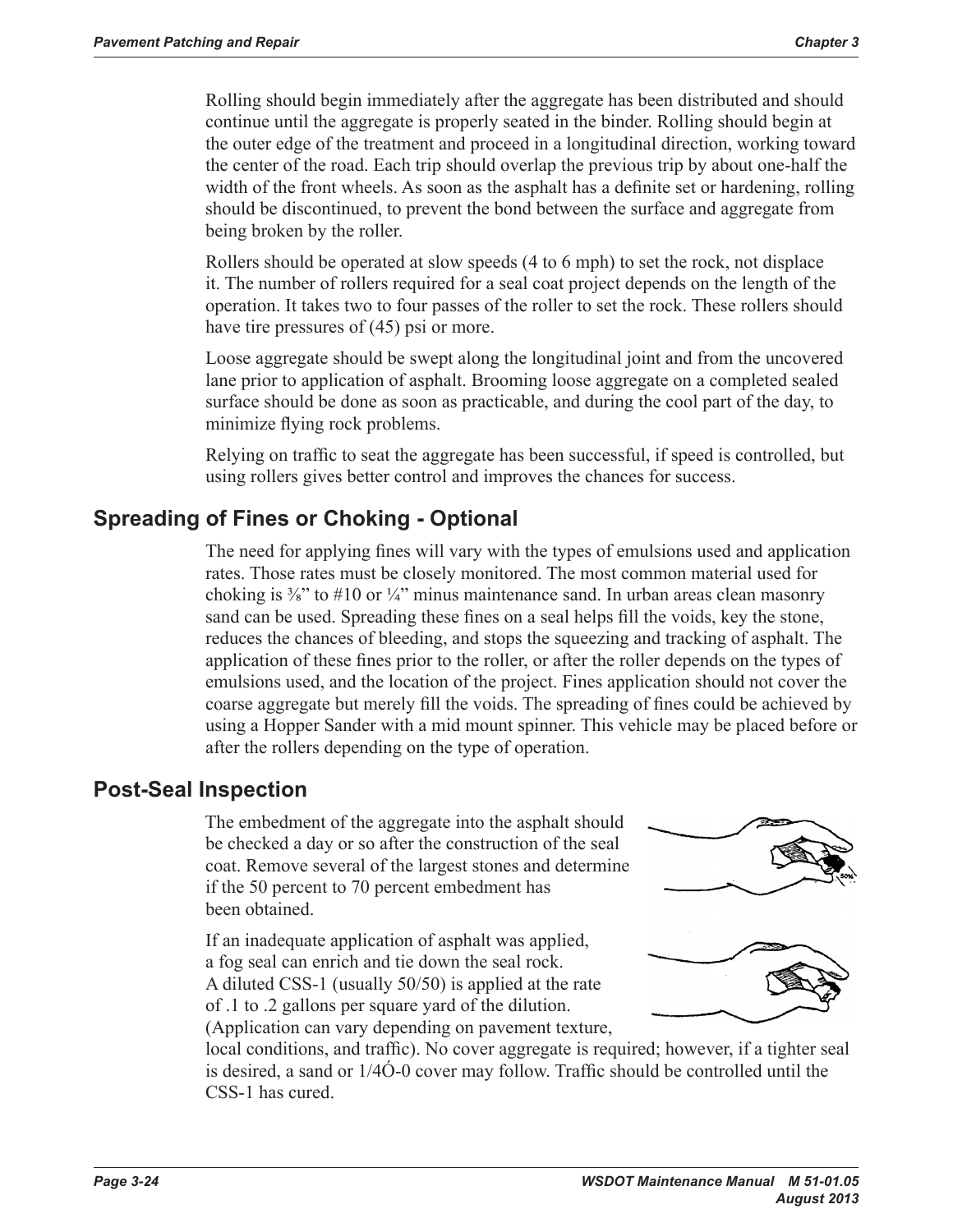## **DOs of Seal Coating**

- **Do** turn spray nozzles so that fans are at proper angle to spray bar, so sprays do not touch or merge.
- **Do** check bar height at start of each shot to determine ground-to-nozzle distance over entire bar length.
- **Do** check spraying pressure so as to give constant uniform spray. Pressure too high will cause spray to fog and distort, pressure too low will cause spray to sag with heavy edges and pronounced longitudinal streaking.
- **Do** heat asphalt to upper part of spraying temperature range to eliminate heavy edge that is characteristic of all fan type sprays.
- **Do** keep spray bars in proper working order by regular cleaning and inspecting of strainers. Clean spray bars after each day's operation.
- **Do** keep aggregate stockpiles clean and free of contaminates.
- **Do** clean out tank thoroughly when changing asphalts from emulsified to cutback asphalts or from cationic to anionic emulsions.
- **Do** keep equipment on the same side of the roadway that the sealing operation is on, so traffic flow is not impeded.
- **Do** cover shot as soon as possible and roll immediately to ensure a good bond.

# **DO NOTs of Seal Coating**

- **Do not** use worn nozzles or ones that have mechanical imperfections.
- **Do not** heat asphalt material above maximum temperature range, which would cause spray patterns of the fans to be uneven.
- **Do not** use asphalts that are too cold. Material will be too viscous and cause narrow spray fan, and materials will not flow together.
- **Do not** try to seal a wet or dirty road surface.
- **Do not** try to seal coat if air or road surface is too cold. Don't seal when windy.
- **Do not** make shots too long before applying aggregate.
- **Do not** turn equipment on a fresh patch.

# **Blade Mixed Asphalt Mix**

Blade mixing of asphalt cold mixes is an economical and versatile method of producing material for construction or repair of highway pavement. High production rates are possible with a comparatively low expenditure, and entirely satisfactory pavements can be achieved with blade mixed cold asphalt. However, proper attention must be devoted to ensuring uniform quantities of aggregates, uniform aggregate gradation, and correct, uniformly applied quantities of asphalt are combined into the final mix design.

A wide variety of aggregates ranging from well graded crushed rock to silty sands can be mixed satisfactorily by cold blade methods. The optimum results will be obtained by using a uniformly graded manufactured aggregate with a maximum particle size of ½ inch or less and not more than 10 percent passing the No. 200 sieve.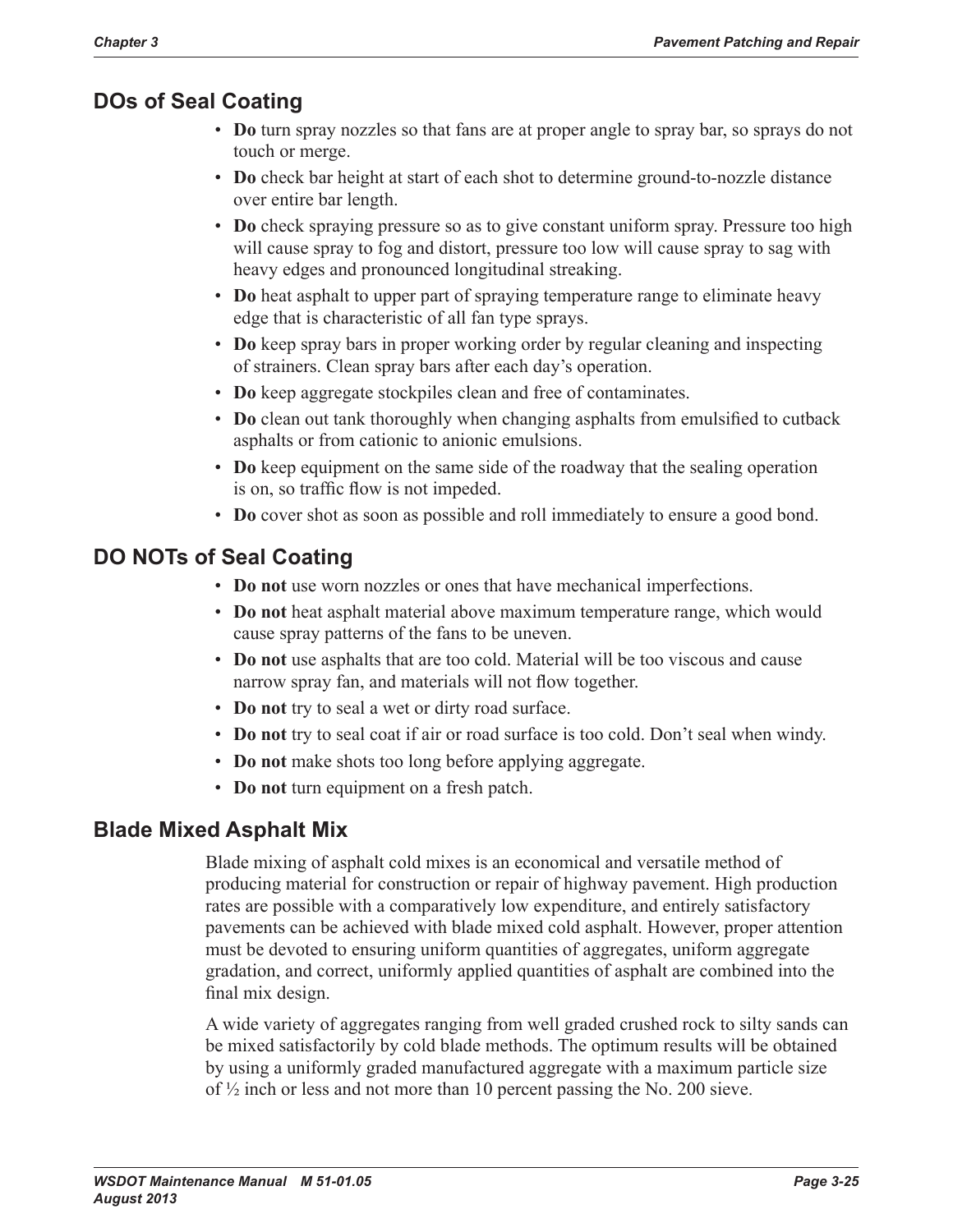Emulsified or cutback asphalts may be used in the production of cold mixes. Up to 3 percent surface moisture may be required on aggregates for successful mixing with emulsified asphalts and subsequent compacting of the mixture. The surface moisture of aggregates should be as low as possible if cutback asphalts are used.

Well graded mixes are made using an asphalt with a fairly slow rate of curing such as MC, SC, SS, or CSS. Open graded mixes are made with a faster curing asphalt such as MC or CMS, or RC if it is to be spread and compacted immediately. Asphalt cold mixes which are to be made and placed into stockpile for future use are made with an MC or SC asphalt of 250 or 800 grade.

Prior to beginning the mixing operation, a permanent base pad must be prepared at the site upon which the cold mix will be made. The pad should be reasonably level, 3 to 4 feet wider than the distributor spray bar, and must be surfaced with compacted hot or cold asphalt mix. The length of the pad can vary depending upon conditions but should be approximately 400 feet if possible.

The cold mix is made in batches, the size of which will depend upon the capacity of the distributor and the desired asphalt content. For a uniform manufactured aggregate of  $\frac{1}{2}$  inch to 0 inch gradation, with a desired asphalt content of 5 percent and using a 1,000 gallon distributor, the batch size will be approximately 60 cubic yards.

Using a truck and tail gate or chip spreader, a layer of aggregate the width of the distributor spray bar is uniformly spread upon the length of the base pad at a rate of approximately 50 pounds per square yard. Heated asphalt is then shot over the layer of aggregate at a rate calibrated to yield the desired asphalt content. The amount of asphalt required will depend on the gradation of the aggregate and will normally range from 4 to 7 percent by weight of the completed mix. Successive layers of aggregate and shots of asphalt are placed one on top of the other until the batch is completed.

Mixing is accomplished by turning and blending the mixture with a grader. If several batches are being produced for stockpiling and production is a factor, the mixing is more efficiently accomplished by using two blades working in opposite directions. Well graded mixes will require a relatively greater mixing effort to coat all of the particles evenly than will be required for open graded mixes. Mixing should continue until a thoroughly uniform mixture is produced. The completed mix is then windrowed and picked up by a front-end loader and placed into stockpile.

Stockpiled mixes made with MC or SC cutback asphalts should be allowed to cure out for a period of time before the mix is used. Cure time varies depending on weather conditions but will normally be approximately two weeks.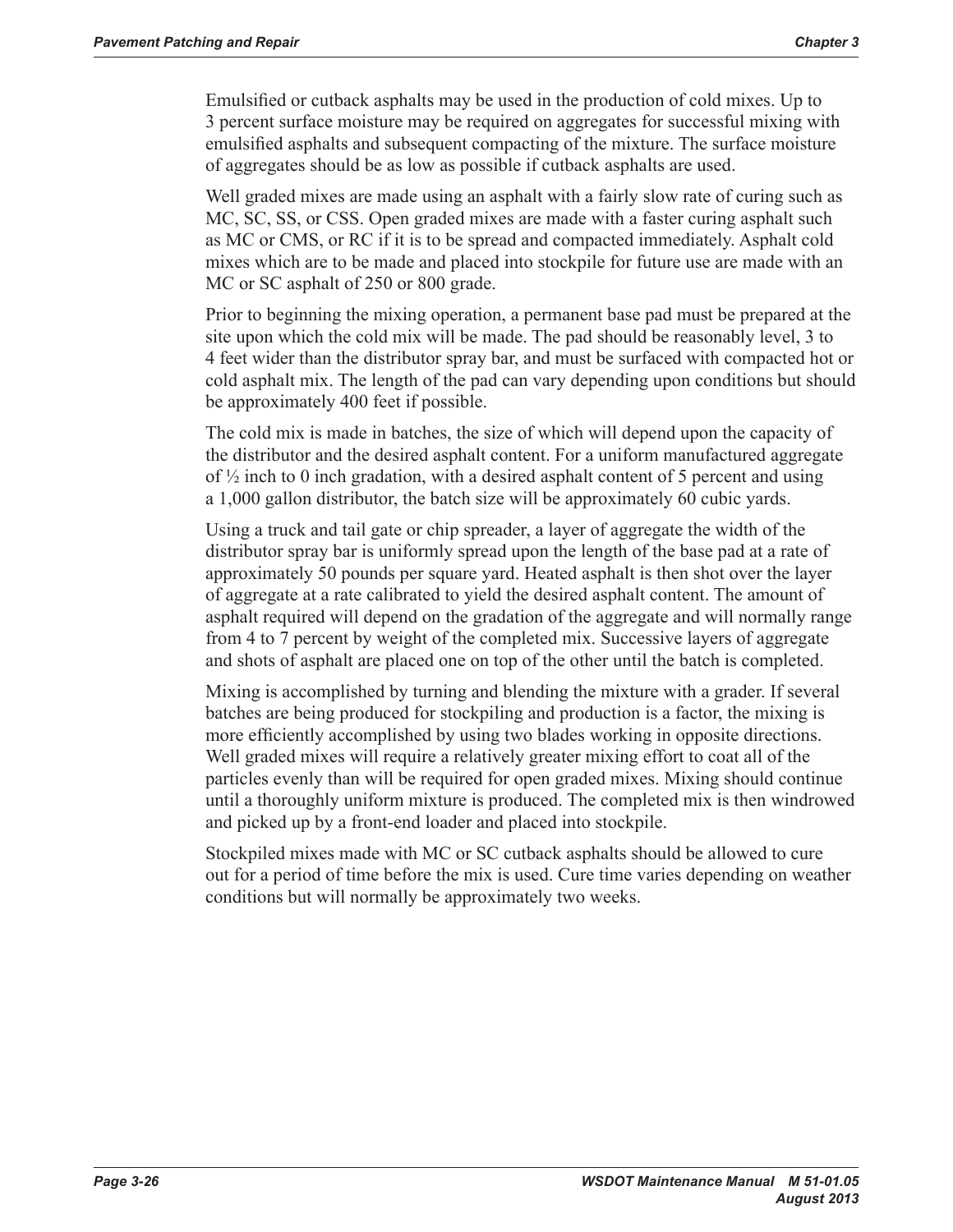## **Handling Emulsified Asphalts**

| <b>DO</b> | When heating emulsified asphalt, agitate it to eliminate or reduce skin  |
|-----------|--------------------------------------------------------------------------|
|           | formation. Agitation also prevents the asphalt lying next to the heating |
|           | chamber from becoming overheated and boiling.                            |

- **DO** Protect pumps, valves, and lines from freezing in winter. Drain pumps or fill them with anti-freeze according to the manufacturer's recommendations.
- **DO** Blow out lines and leave plugs open when they are not in service.
- **DO** Use pumps with proper clearances for handling emulsified asphalt. Tightly fitting pumps can cause binding and seizing.
- **DO** Use a mild heating method to apply heat to the pump packing or casing to free a seized pump. Discourage the use of propane torches.
- **DO** Warm the pump to about 150 F (65 C) to ease start-up.
- **DO** When a pump is to be out of service for even a short period of time, fill it with No. 1 fuel oil to ensure a free start-up.
- **DO** Before diluting grades of emulsified asphalt, check the compatibility of the water with the emulsion by testing in a flask.
- **DO** If possible, use warm water for diluting and always add the water slowly to the emulsion (not the emulsion to the water).
- **DO** Avoid repeated pumping and recycling, if possible, as the viscosity may drop and air may become entrained, causing the emulsion to be unstable.
- **DO** Guard against mixing different classes, types and grades of emulsified asphalt in storage tanks, transports, and distributors. For example, if cationic and anionic emulsified asphalts are mixed, the blend will break and separate into water and coagulated asphalt that will be difficult to remove. Because it is hard to determine visually the difference between various emulsified asphalts, always make a trial blend of the newlydelivered emulsion and the stored emulsion before pumping off. Check the trial blend for compatibility.
- **DO** Place inlet pipes and return lines at the bottom of tanks to prevent foaming.
- **DO** Pump from the bottom of the tank to minimize contamination from skinning that may have formed.
- **DO** Remember that emulsions with the same grade designation can be very different chemically and in performance.
- **DO** Haul emulsion in truck transports with baffle plates to prevent sloshing.